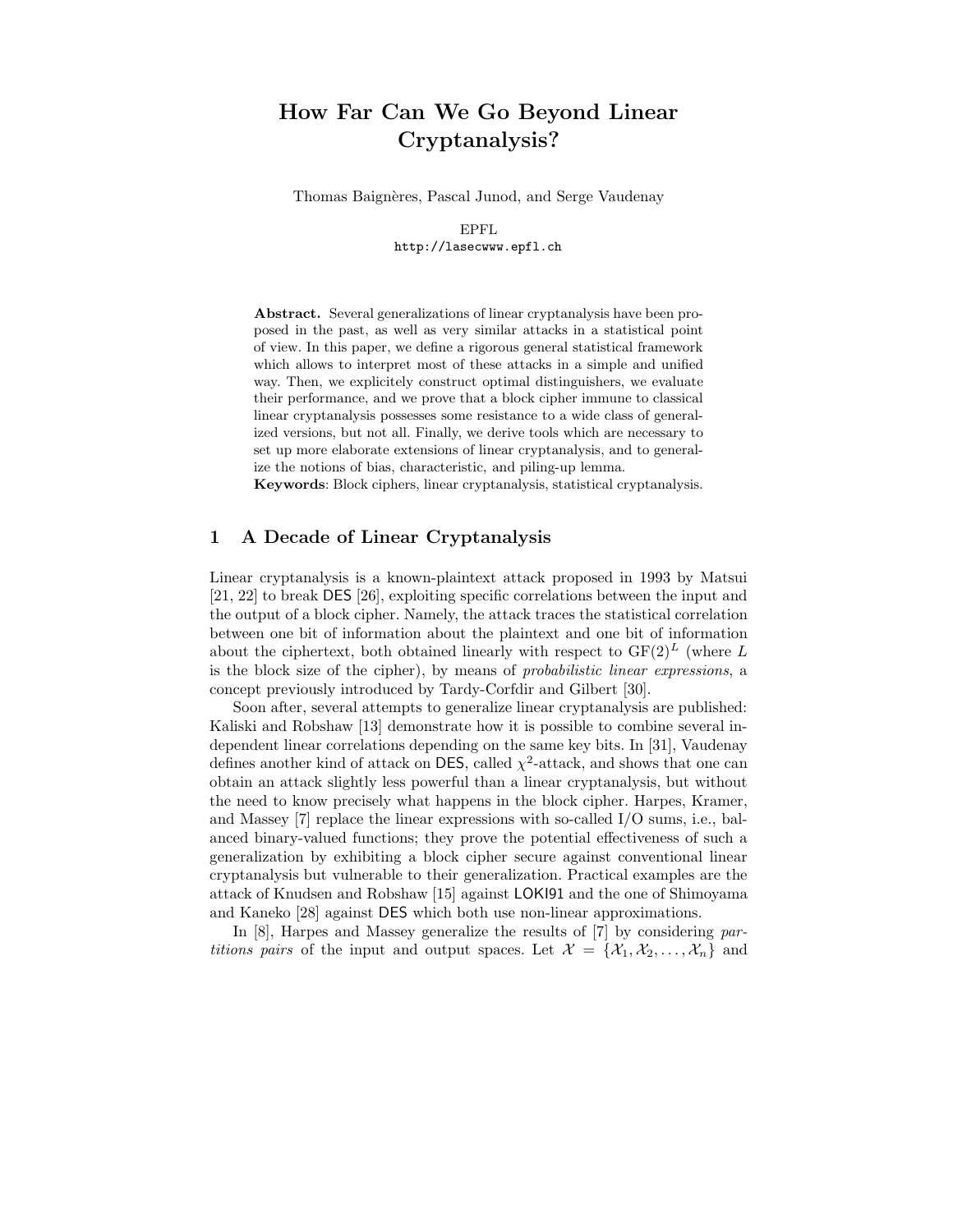$\mathcal{Y} = {\mathcal{Y}_1, \mathcal{Y}_2, \ldots, \mathcal{Y}_n}$  be *partitions* of the input and output sets respectively, where  $\mathcal{X}_i$  and  $\mathcal{Y}_i$  are called blocks. The pair  $(\mathcal{X}, \mathcal{Y})$  is called a partition-pair if all blocks of  $\mathcal X$  (respectively  $\mathcal Y$ ) contain the same number of plaintexts (respectively ciphertexts). A partitioning cryptanalysis exploits the fact that the probabilities Pr  $[(X, f_k(X)) \in (X, Y)]$  may not be uniformly distributed for a block cipher  $f_k$ when the plaintext  $X$  is uniformly distributed. In order to characterize the nonuniformity of a sample distribution, Harpes and Massey consider two "measures" called peak imbalance and squared Euclidean imbalance. Furthermore, they observe on toy-examples that the latter seems to lead to more successful attacks. These results are completed by Jakobsen and Harpes in [10, 9], where they develop useful bounds to estimate the resistance of block ciphers to partitioning cryptanalysis, with the help of spectral techniques; these bounds are relative to the squared Euclidean imbalance only, but this choice is not motivated in a formal way. To the best of our knowledge, the first practical example of partitioning cryptanalysis breaking a block cipher is the attack known as "stochastic cryptanalysis" [24] proposed by Minier and Gilbert against Crypton [17, 18].

In recent papers, Junod and Vaudenay [12, 11] consider linear cryptanalysis in a purely statistical framework, as it was done for the first time by Murphy et al. [25], for deriving optimal key ranking procedures and asymptotic bounds on the success probability of optimal linear distinguishers. A somewhat similar approach is chosen by Coppersmith et al. [1], except that it is adapted to stream ciphers. One can note that tight results about optimal distinguishers allow furthermore to derive useful security criteria.

Finally, the NESSIE effort resulted in a few papers investigating the power of linear (or non-linear) approximations based on different algebraic structures, like  $\mathbb{Z}_4$ . For instance, Parker [27] shows how to approximate constituent functions of an S-box by any linear function over any weighted alphabet. However, Parker observes that it is not straightforward to piece these generalized linear approximations together. In [29], Standaert et al. take advantage of approximations in  $\mathbb{Z}_4$  by *recombining* the values in order to reduce the problem to the well-known binary case; they obtain more interesting biases comparatively to a classical linear cryptanalysis.

**Notation.** Throughout this paper, random variables  $X, Y, \ldots$  are denoted by capital letters, whilst their realizations  $x \in \mathcal{X}, y \in \mathcal{Y}, \ldots$  are denoted by small letters. The cardinal of a set X is denoted  $|\mathcal{X}|$ . The probability function of a random variable X following a distribution D is denoted  $Pr_{D}[x]$  or abusively  $Pr_{X}[x]$ , when the distribution is clear from the context. For convenience, sequence  $X_1, X_2, \ldots, X_n$  of n random variables is denoted  $\mathbf{X}^n$ . Similarly, a sequence  $x_1, x_2, \ldots, x_n$  of realizations is denoted  $x^n$ . We call support of a distribution D the set of all  $x \in \mathcal{X}$  such that  $\Pr_{\mathsf{D}}[x] \neq 0$ . As usual, "iid" means "independent and identically distributed". The transpose of a linear function  $h$ is denoted  ${}^t h$ .  $\mathbb{I}_A$  is 1 if the predicate A is true, 0 otherwise. Finally, "." denotes the inner product. The distribution function of the standard normal distribution is denoted

$$
\Phi(t) = \frac{1}{\sqrt{2\pi}} \int_{-\infty}^{t} e^{-\frac{1}{2}u^2} du .
$$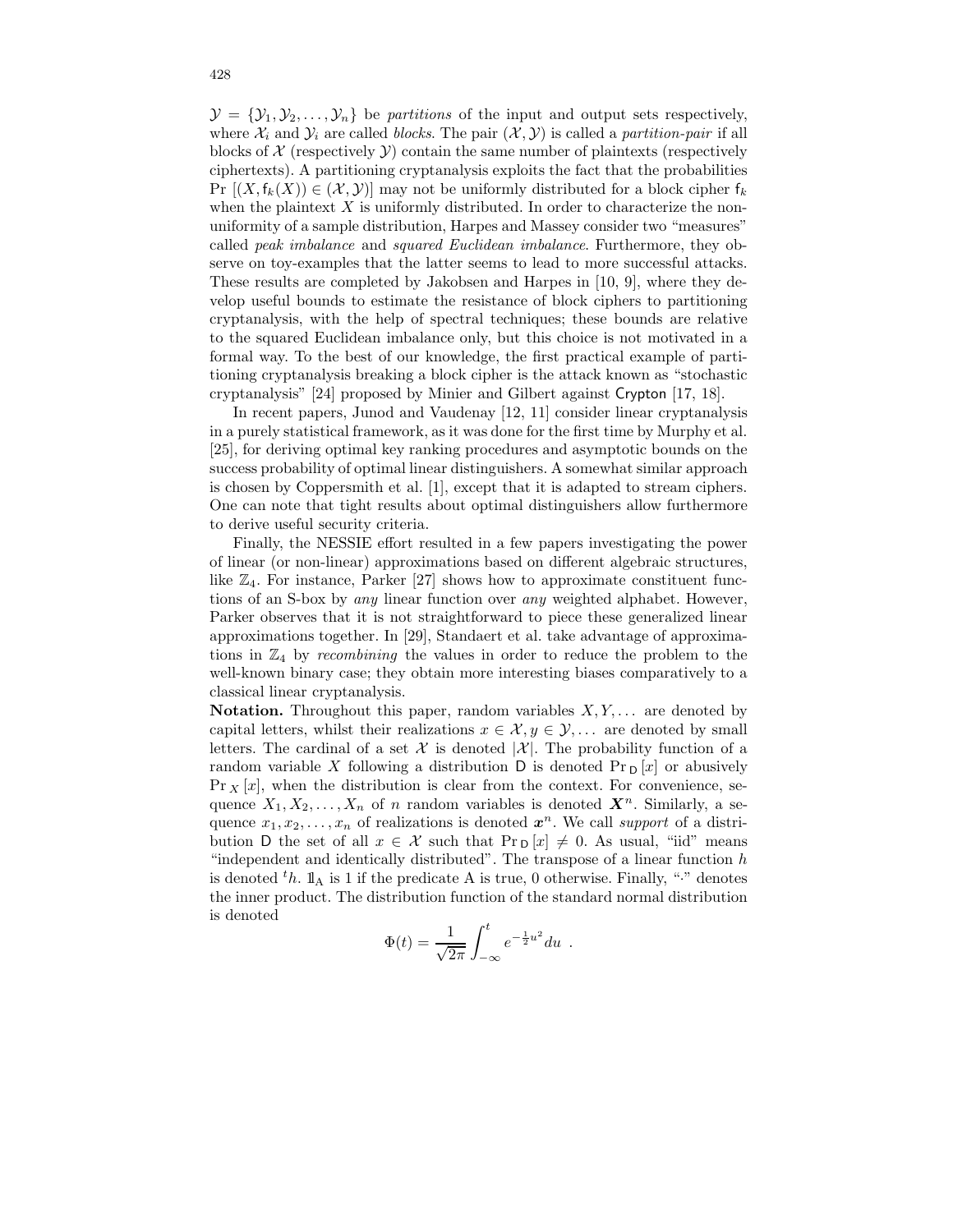# 2 Optimal Distinguisher Between Two Sources

In this section, we shall consider a source generating a sequence of  $n$  iid random variables  $\mathbb{Z}^n$  following a distribution D and taking values in a set  $\mathcal{Z}$ . We wonder whether  $D = D_0$  or  $D = D_1$  (where  $D_1$  is referred to as an "ideal distribution"), knowing that one of these two hypotheses is true. An algorithm which takes a sequence of n realizations  $z^n$  as input and outputs either 0 or 1 is known as a distinguisher limited to n samples. It can be defined by an acceptance region  $A \subset \mathcal{Z}^n$  such that the distinguisher outputs 0 (respectively 1) when  $z^n \in A$ (respectively  $z^n \notin A$ ). The ability to distinguish a distribution from another is known as the advantage of the distinguisher and is defined by

$$
Adv_{\mathcal{A}}^{n} = \left| \Pr_{D_{0}^{n}}\left[\mathcal{A}\right] - \Pr_{D_{1}^{n}}\left[\mathcal{A}\right] \right| ,
$$

which is a quantity an adversary would like to maximize. The distinguisher can make two types of mistakes: it can either output 0 when  $D = D_1$  or output 1 when  $D = D_0$ . We denote  $\alpha$  and  $\beta$  the respective error probabilities and  $P_e = \frac{1}{2}(\alpha + \beta)$ the overall probability of error. We can assume without loss of generality that  $P_e \leq \frac{1}{2}$ ; we easily obtain that  $Adv_{\mathcal{A}}^n = 1 - 2P_e$ .

#### 2.1 Deriving an Optimal Distinguisher

We describe here how to derive an optimal distinguisher for the scenario described below [1, 11]. Clearly,  $P_e = \frac{1}{2} - \frac{1}{2} \sum_{z^n \in A} (\Pr_{D_0^n}[z^n] - \Pr_{D_1^n}[z^n])$ , and therefore that the set minimizing<sup>1</sup>  $P_e$ <sup>r</sup> is

$$
\mathcal{A} = \{ \boldsymbol{z}^n \in \mathcal{Z}^n \; : \; \text{LR}(\boldsymbol{z}^n) \ge 1 \} \quad \text{where} \quad \text{LR}(\boldsymbol{z}^n) = \frac{\Pr_{\mathsf{D}_0^n}[\boldsymbol{z}^n]}{\Pr_{\mathsf{D}_1^n}[\boldsymbol{z}^n]} \tag{1}
$$

stands for *likelihood ratio*<sup>2</sup>. It defines an optimal distinguisher, i.e., with maximum advantage given a bounded number of samples and with no assumption on the computational power of the adversary.

In order to take a decision, a distinguisher defined by (1) has to keep in memory the results of the  $n$  queries, which is not feasible in practice if  $n$  grows. Fortunately, it is possible to derive an equivalent distinguisher with  $|\mathcal{Z}|$  counter values  $N(a|z^n)$ , each one counting the number of occurrence of a certain symbol a of  $\mathcal Z$  in the sequence  $\boldsymbol{z}^n$ . We summarize this in the following result.

Proposition 1. (Optimal Distinguisher) The optimal acceptance region to test  $D = D_0$  against  $D = D_1$  is  $\mathcal{A}_{opt} = \{ z^n \in \mathcal{Z}^n : LLR(z^n) \geq 0 \}$  where

$$
\text{LLR}(\boldsymbol{z}^n) = \sum_{\substack{a \in \mathcal{Z} \\ \text{s.t. } \text{N}(a|\boldsymbol{z}^n) > 0}} \text{N}(a|\boldsymbol{z}^n) \log \frac{\Pr_{\text{D}_0}[a]}{\Pr_{\text{D}_1}[a]}
$$

<sup>&</sup>lt;sup>1</sup> Note that we could have equivalently chosen a strict inequality in  $(1)$ .

 $2$  The likelihood ratio builds the core of the Neyman-Pearson lemma [2, Ch. 12].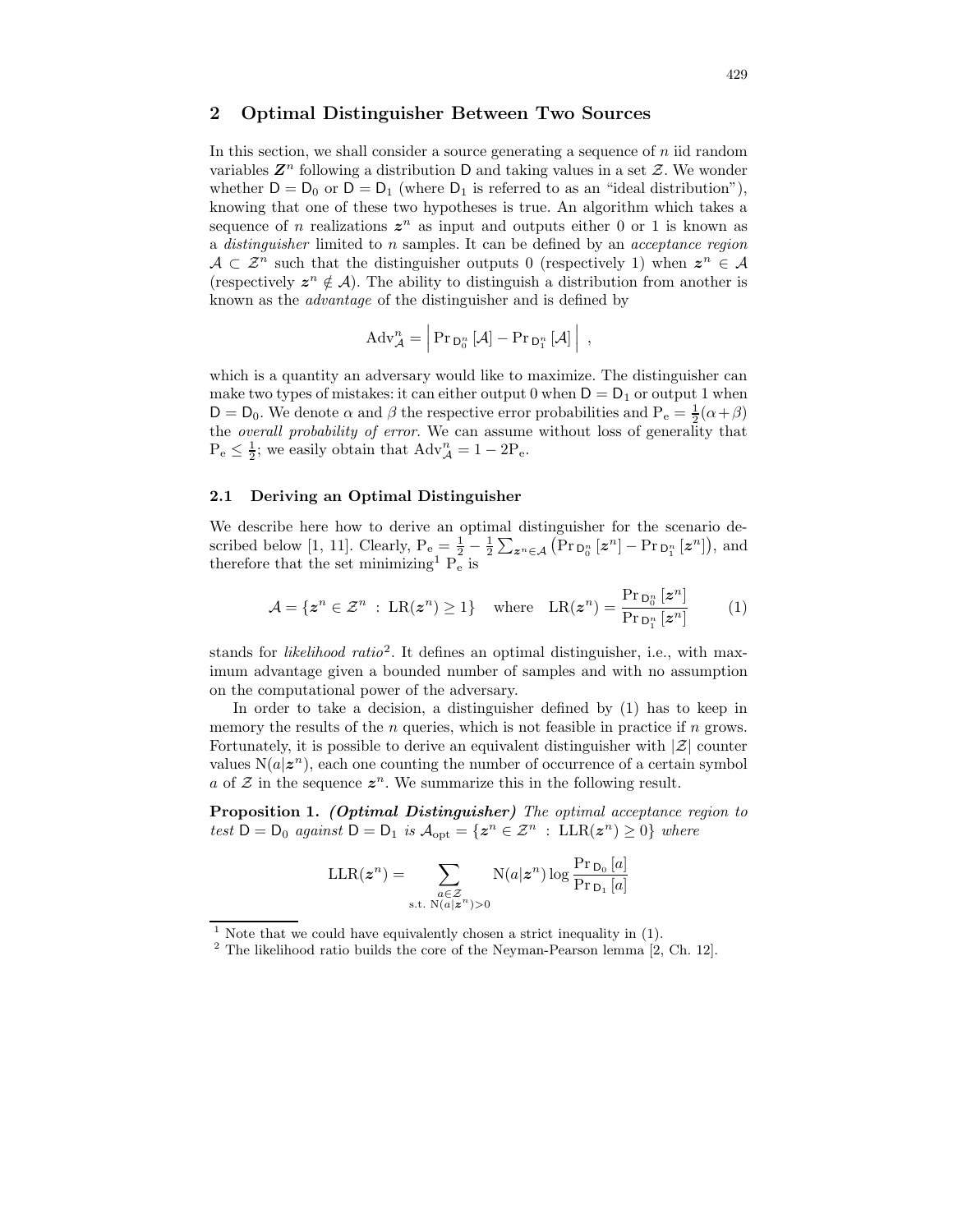is the logarithmic likelihood ratio, with the convention that  $\log \frac{0}{p} = -\infty$  and  $\log \frac{p}{0}$  =  $+\infty$  (the  $\log \frac{0}{0}$  case can be ignored), and where  $N(a|z^n)$  is the number of times the symbol a occurs in the sequence  $z^n \in \mathcal{Z}^n$ .

Given the number of realizations  $n$ , we can compute the exact advantage of the optimal distinguisher. Let  $[D_0]^n$  and  $[D_1]^n$  be the vectors defined by

$$
[D_j]_{(z_1, z_2, ..., z_n)}^n = \Pr_{D_j^n} [z_1, z_2, ..., z_n] \text{ with } j \in \{0, 1\},
$$

which are a specific case of  $n$ -wise distribution matrices of the Decorrelation Theory [33] in a simplified case as we have no input here, only outputs  $z_i$ . The probability that the distinguisher outputs 0 when  $D = D_j$  is  $\sum_{z^n \in A} [D_j]_{z^n}^n$ , for  $j \in \{0,1\}$ . The advantage is thus  $\left|\sum_{\mathbf{z}^n \in \mathcal{A}} ([\mathsf{D}_0]_{\mathbf{z}^n}^n - [\mathsf{D}_1]_{\mathbf{z}^n}^n)\right|$ . Since  $\mathcal{A}_{\text{opt}}$ maximizes the sum, we obtain

$$
Adv_{\mathcal{A}_{opt}}^{n} = \frac{1}{2} || [D_0]^{n} - [D_1]^{n} ||_1,
$$

where the norm  $\|\cdot\|_1$  of a vector **A** is defined by  $\|A\|_1 = \sum_i |A_i|$ . Note that the statistical framework of Coppersmith et al. [1] is based on this norm.

#### 2.2 Complexity Analysis

In this section, we compute the number of queries the optimal distinguisher needs in order to distinguish  $D_0$  from  $D_1$ , given a fixed error probability  $P_e$ .

Definition 2. The relative entropy or Kullback-Leibler distance between two distributions  $D_0$  and  $D_1$  is defined as

$$
D(D_0 \parallel D_1) = \sum_{z \in \mathcal{Z}} \Pr_{D_0}[z] \log \frac{\Pr_{D_0}[z]}{\Pr_{D_1}[z]}
$$

with the convention that  $0 \log \frac{0}{p} = 0$  and  $p \log \frac{p}{0} = +\infty$  for  $p > 0$ .

We will refer to this notion using the term relative entropy as, being nonsymmetric, it is not exactly a distance. Nevertheless, it is always positive since − log is convex. Using this notation, the following proposition can be proved.

**Proposition 3.** Considering that  $Z_1, Z_2, \ldots$  is a sequence of iid random variables of distribution D and that  $D_0$  and  $D_1$  share the same support,

$$
\Pr\left[\frac{\text{LLR}(\mathbf{Z}^n) - n\mu}{\sigma\sqrt{n}} < t\right] \xrightarrow{n \to \infty} \Phi(t) \tag{2}
$$

,

assuming that  $\mu = \mu_j$  with  $\mu_0 = D(D_0 \parallel D_1) \geq 0$  and  $\mu_1 = -D(D_1 \parallel D_0) \leq 0$ , and that  $\sigma^2$  is

$$
\sigma_j^2 = \sum_{z \in \mathcal{Z}} \Pr_{\mathsf{D}_j}[z] \left( \log \frac{\Pr_{\mathsf{D}_0}[z]}{\Pr_{\mathsf{D}_1}[z]} \right)^2 - \mu_j^2 \tag{3}
$$

when  $D = D_j$  for  $j \in \{0, 1\}$ .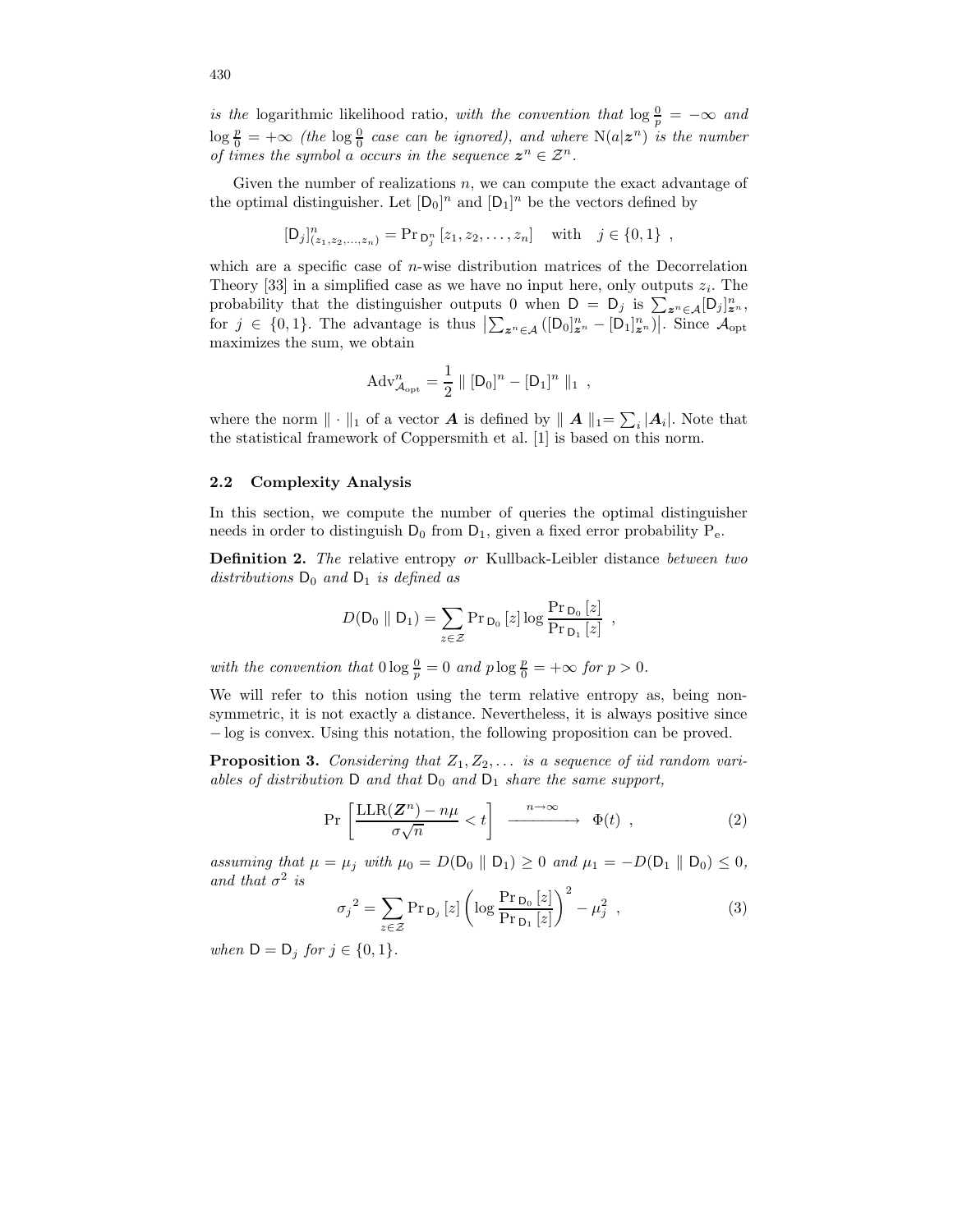Proof. We first note that the logarithmic likelihood ratio can be expressed as a sum  $\text{LLR}(\mathbf{Z}^n) = R_1 + \cdots + R_n$  where

$$
R_i = \sum_{z \in \mathcal{Z}} \mathbb{1}_{Z_i = z} \log \frac{\Pr_{\mathsf{D}_0}[z]}{\Pr_{\mathsf{D}_1}[z]},
$$

where every  $Z_i$  follows distribution  $D_j$  (so that the  $R_i$ 's are iid). The Central Limit Theorem then states that Pr  $[(LLR(Z^n) - n\mu_j)/(\sigma_j\sqrt{n}) < t]$  converges in distribution towards  $\Phi(t)$ , where  $\mu_j = \mathbb{E}_{\mathsf{D}_j}[R_i]$  and  $\sigma_j^2 = \text{Var}_{\mathsf{D}_j}[R_i]$ . Some straightforward computations lead to the announced result. Note that the assumption that both distributions share the same support is necessary for  $\mu_i$  and  $\sigma_i$  to be well defined.

We now assume that the distributions  $D_0$  and  $D_1$  are close to each other, since it is the usual encountered case in practice.

Assumption 4. Considering that  $D_0$  is close to  $D_1$ , we can write

$$
\forall z \in \mathcal{Z} \; : \; \text{Pr}_{\mathsf{D}_0}[z] = p_z + \epsilon_z \quad \text{and} \quad \text{Pr}_{\mathsf{D}_1}[z] = p_z \quad \text{with} \quad |\epsilon_z| \ll p_z \; .
$$

Note that in such a case we can approximate  $LLR(z^n)$  by  $\sum_a N(a|z^n) \epsilon_a / p_a$ . Proposition 3 can now be simplified using Taylor series.

**Proposition 5.** Under the hypothesis of Proposition 3 and of Assumption 4 we have, at order two:

$$
\mu_0 \approx -\mu_1 \approx \frac{1}{2} \sum_{z \in \mathcal{Z}} \frac{\epsilon_z^2}{p_z}
$$
 and  $\sigma_0^2 \approx {\sigma_1}^2 \approx \sum_{z \in \mathcal{Z}} \frac{\epsilon_z^2}{p_z}$ .

We can finally derive a heuristic theorem giving the number of samples the distinguisher needs, together with the implied probability of error, in order to distinguish close distributions with same support.

**Theorem 6.** Let  $Z_1, \ldots, Z_n$  be iid random variables over the set  $Z$  of distribution  $D$ ,  $D_0$  and  $D_1$  be two distributions of same support which are close to each other, and n be the number of samples of the best distinguisher between  $D = D_0$ or  $D = D_1$ . Let d be a real number such that

$$
n = \frac{d}{\sum_{z \in \mathcal{Z}} \frac{\epsilon_z^2}{p_z}} \approx \frac{d}{2D(D_0 \parallel D_1)}
$$
(4)

(where  $p_z = Pr_{D_1}[z]$  and  $p_z + \epsilon_z = Pr_{D_0}[z]$ ). Then, the overall probability of error is P<sub>e</sub>  $\approx \Phi(-\sqrt{d}/2)$ .

*Proof.* If d is such that  $\tilde{\mu} = \frac{1}{2} \sqrt{d/n} \tilde{\sigma}$ , where  $\tilde{\mu}$  and  $\tilde{\sigma}$  respectively denote the approximation of  $\mu_0$  and  $\sigma_0$  at order 2, we obtain (4). By definition  $P_e =$  $\frac{1}{2}(1 - \Pr_{D_1}[\text{LLR} < 0] + \Pr_{D_0}[\text{LLR} < 0]).$  However

$$
\Pr_{D_j} \left[ LLR < 0 \right] = \Pr_{D_j} \left[ \frac{LLR - n\mu_j}{\sigma_j \sqrt{n}} < -\frac{\sqrt{n}\mu_j}{\sigma_j} \right] \approx \Phi \left( -\frac{\sqrt{n}\mu_j}{\sigma_j} \right) ,
$$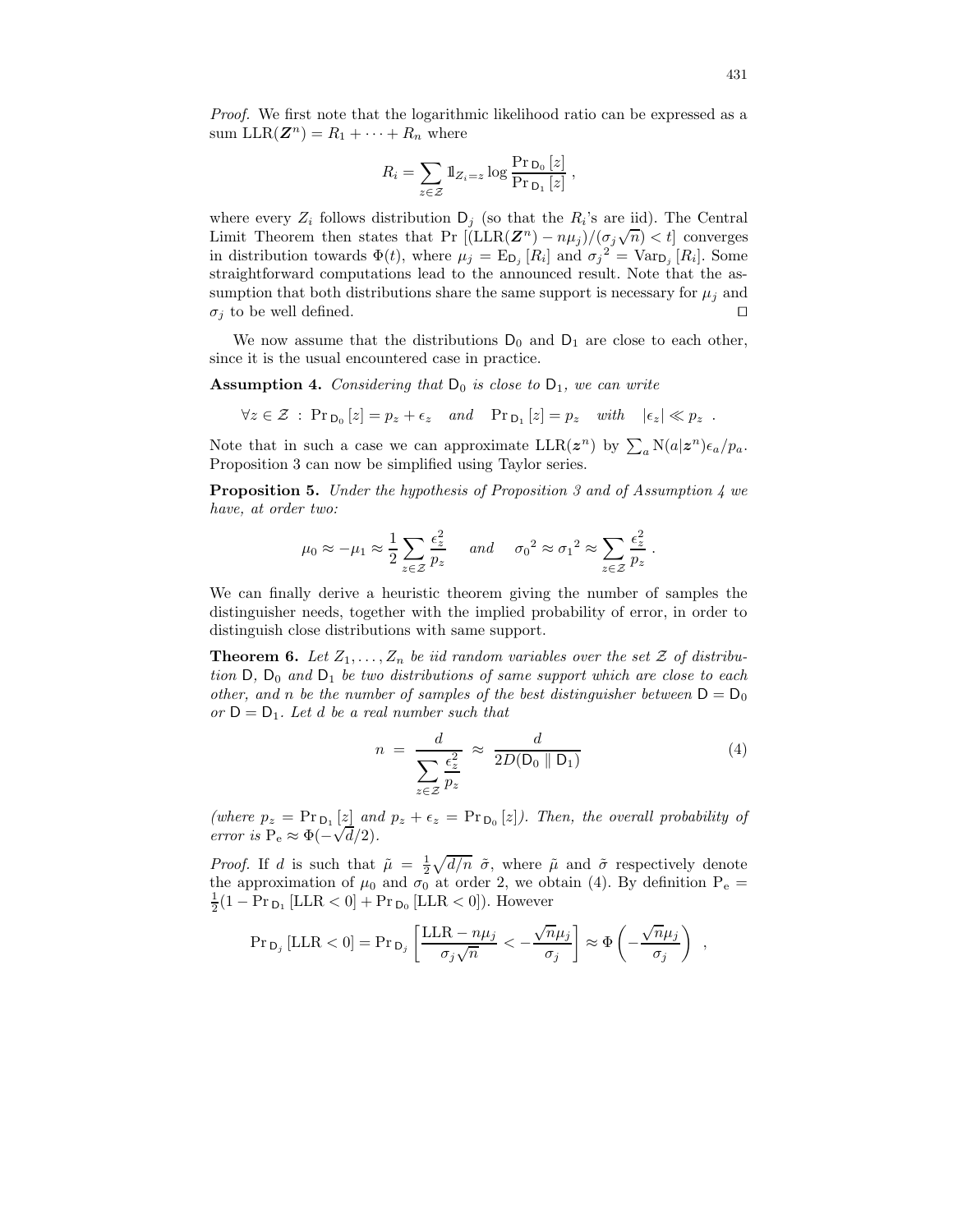where we make the usual approximation that the left hand side of  $(2)$  can be approximated by  $\Phi(t)$ . Therefore, as Proposition 5 states that  $\mu_0 \approx -\mu_1 \approx \tilde{\mu}$  and that  $\sigma_0 \approx \sigma_1 \approx \tilde{\sigma}$ , we have  $P_e \approx \frac{1}{2}$  $(1 - \Phi(\sqrt{d}/2) + \Phi(-\sqrt{d}/2)) = \Phi(-\sqrt{d}/2).$  $\Box$ 

Note that it may be possible to obtain strict tight bounds instead of an approximation for P<sup>e</sup> using, for instance, Chernoff bounds.

#### 2.3 Case where the Ideal Source is Uniform

From now on, we assume that  $D_1$  is the uniform distribution. When  $D_0$  is a distribution whose support is X itself and which is close to  $D_1$ , Theorem 6 can be rewritten with

$$
n = \frac{d}{|\mathcal{Z}| \sum_{z \in \mathcal{Z}} \epsilon_z^2}.
$$

This shows that the distinguishability can be measured by means of the Euclidean distance between  $D_0$  and  $D_1$ . In the very specific case where  $\mathcal{Z} = \{0, 1\}$ , we have  $\epsilon_0 = -\epsilon_1 = \epsilon$  and one can see that *n* is proportional to  $\epsilon^{-2}$ . It is a well accepted fact that the complexity of linear cryptanalysis is linked to the inverse of the square of the bias [21] which is, as we can see, a consequence of Theorem 6. We now recall what appears to be the natural measure of the bias of a distribution, considering the needed number of samples and Assumption 4.

**Definition 7.** Let  $\epsilon_z = \Pr_{\text{D}_0}[z] - \frac{1}{|z|}$ . The Squared Euclidean Imbalance<sup>3</sup> (SEI)  $\Delta(D_0)$  of a distribution  $D_0$  of support Z from the uniform distribution is defined by

$$
\varDelta(D_0)=|\mathcal{Z}|\sum_{z\in\mathcal{Z}}\varepsilon_z^2\ .
$$

It is well-known (see [6, 14]) that a  $\chi^2$  cryptanalysis needs  $O(1/\Delta(\mathsf{D}_0))$  queries to succeed, which is by no means worse, up to a constant term, than an optimal distinguisher. Junod observed [11] that a  $\chi^2$  statistical test is asymptotically equivalent to a generalized likelihood-ratio test developed for a multinomial distribution; although such tests are not optimal in general, they usually perform reasonably well. Our results confirm this fact: a cryptanalyst will not loose any essential information in the case she can describe only one of the two distributions, but the precise knowledge of both distributions allows to derive an optimal attack. In other words, when it is impossible to derive both probability distributions, or when an attack involves many different distributions and only one is known, the best practical alternative to an optimal distinguisher seems to be a  $\chi^2$  attack, as proposed in [31]. This fact corroborates the intuition stipulating that  $\chi^2$  attacks are useful when one does not know precisely what happens in the attacked block cipher.

<sup>&</sup>lt;sup>3</sup> Although this appellation coincide with the one of [7], note that the definitions slightly differ.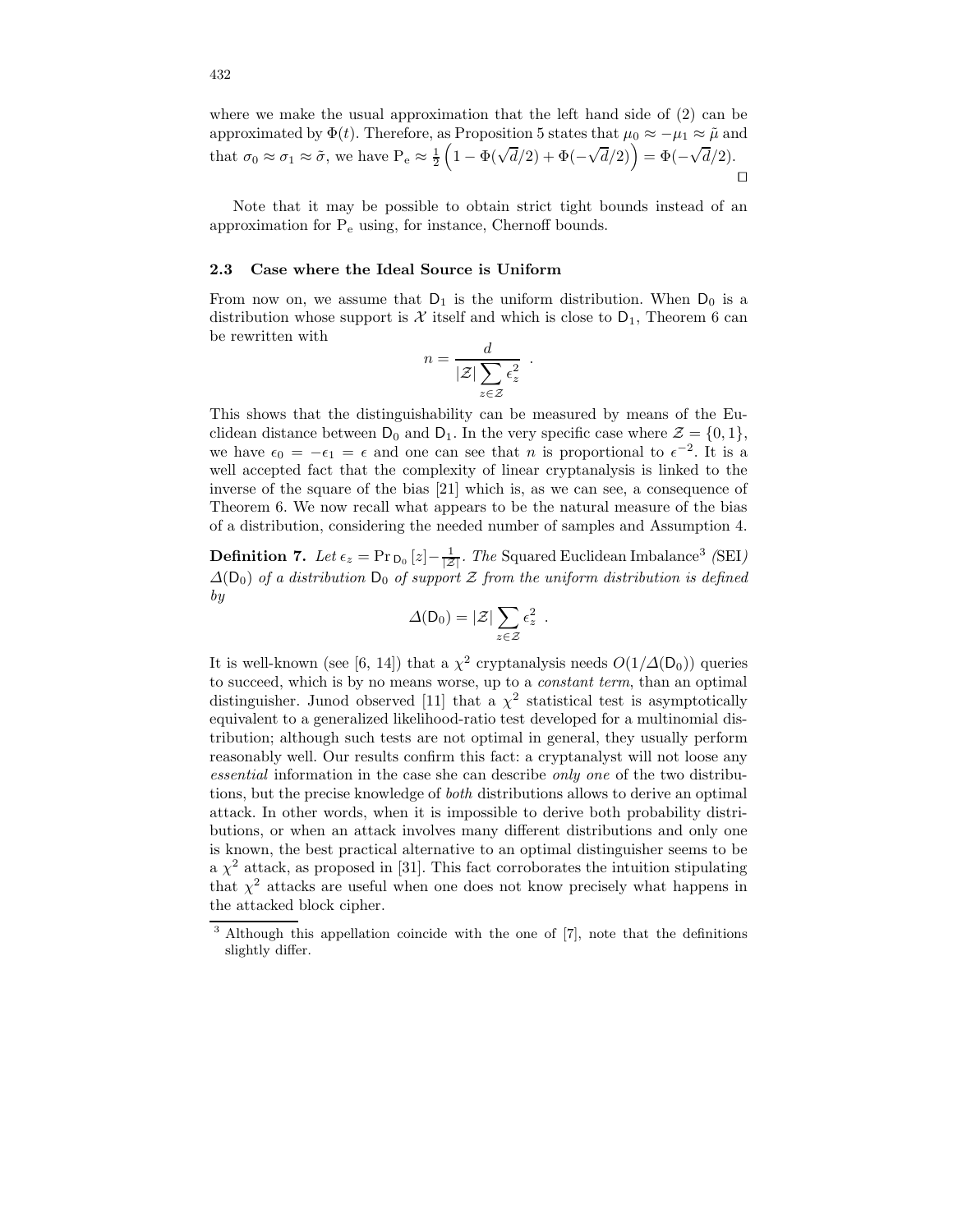#### 2.4 Case where the Source Generates Boolean Vectors

We assume here that random variables are bitstrings<sup>4</sup>, so that  $\mathcal{Z} = \{0, 1\}^{\ell}$ .

**Definition 8.** Following the notations of Assumption 4, let  $D_0$  be the distribution defined by the set  $\{\epsilon_z\}_{z\in\mathcal{Z}}$ ,  $D_1$  being the uniform distribution on Z. We define the Fourier transform of  $D_0$  at point  $u \in \mathcal{Z}$  as

$$
\widehat{\epsilon}_u = \sum_{z \in \mathcal{Z}} (-1)^{u \cdot z} \epsilon_z \tag{5}
$$

The involution property of the Fourier transform leads to

$$
\epsilon_z = \frac{1}{2^{\ell}} \sum_{u \in \mathcal{Z}} (-1)^{u \cdot z} \hat{\epsilon}_u . \tag{6}
$$

The next property can be compared to Parseval's Theorem.

**Proposition 9.** In the case where  $D_1$  is the uniform distribution over  $\mathcal{Z} =$  $\{0,1\}^{\ell}$ , the SEI and the Fourier coefficients are related by:

$$
\Delta(\mathsf{D}_0) = \sum_{u \in \mathcal{Z}} \widehat{\epsilon}_u^2 \enspace .
$$

We now recall the definition of the linear probability [23], which plays a central role in the context of linear cryptanalysis.

**Definition 10.** The linear probability of a boolean random variable B is

$$
\mathsf{LP}(B) = (\Pr [B = 0] - \Pr [B = 1])^2 = (2 \Pr [B = 0] - 1)^2 = (\mathsf{E} [(-1)^B])^2.
$$

**Proposition 11.** Let  $\mathcal{Z} = \{0,1\}^{\ell}$ . If  $Z \in \mathcal{Z}$  is a random variable of distribution  $D_0$ , the SEI and the linear probability are related by:

$$
\Delta(D_0) = \sum_{w \in \mathcal{Z} \setminus \{0\}} \mathsf{LP}(w \cdot Z) \ .
$$

*Proof.* By using (5) we have  $\hat{\epsilon}_u = \mathrm{E}_{\mathrm{D}_0} \left[ (-1)^{u \cdot Z} \right] - \mathbb{1}_{u=0}$ . Proposition 9 gives  $\Delta(D_0) = \sum_{u \in \mathcal{Z} \setminus \{0\}} \left( E_{D_0} \left[ (-1)^{u \cdot Z} \right] \right)^2 = \sum_{w \in \mathcal{Z} \setminus \{0\}} \textsf{LP}(w \cdot Z).$ 

**Corollary 12.** Let Z be a random variable over  $\mathcal{Z} = \{0,1\}^{\ell}$  of distribution  $\mathsf{D}_0$ and let<sup>5</sup>  $\mathsf{LP}_{\max}^Z$  be the maximum of  $\mathsf{LP}(w \cdot Z)$  over  $w \in \mathcal{Z} \setminus \{0\}$ . We have

$$
\Delta(\mathsf{D}_0) \ \leq \ \left(2^{\ell}-1\right) \ \mathsf{LP}_{\max}^Z \ .
$$

<sup>&</sup>lt;sup>4</sup> Note that all the study below extends in a straightforward way to  $\mathcal{Z} = \mathrm{GF}(p)^{\ell}$  for a prime p by replacing (-1) by  $e^{\frac{2i\pi}{p}}$  and by using the conjugates of  $\epsilon_z$  and  $\hat{\epsilon}_z$  in (5) and (6) respectively. For simplicity we restrict ourselves to GF(2).

<sup>&</sup>lt;sup>5</sup> We make a slight abuse of notation since  $\mathsf{LP}_\text{max}^Z$  is not a random variable depending on Z, but a real value depending on the distribution of Z.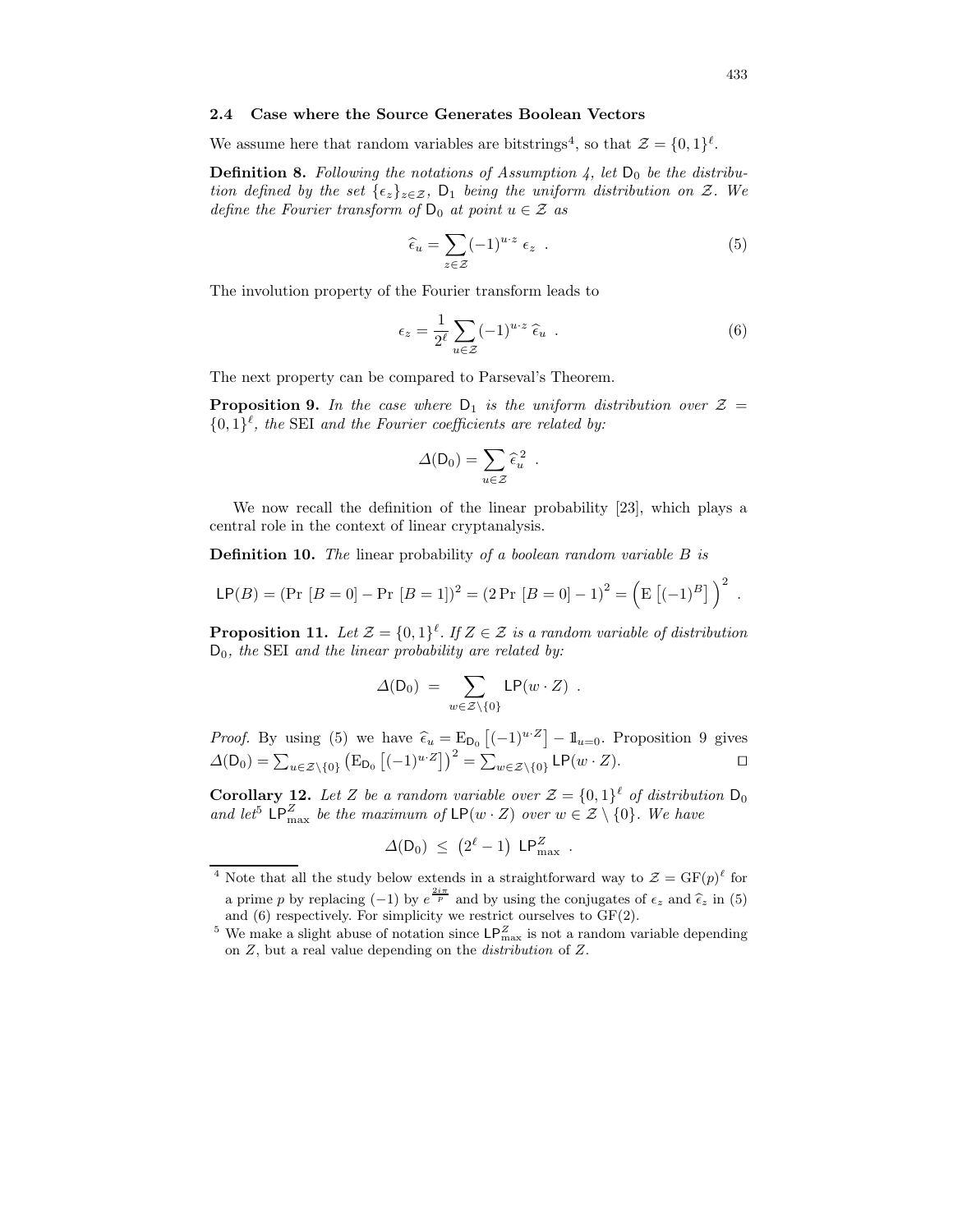Theorem 6 and Corollary 12 together mean that the complexity of the best distinguisher between two distributions of random bit strings can decrease with a factor up to  $2^{\ell}$  when compared to the best linear distinguisher. It is interesting to note that there are cases where this bound is tight. For example if  $D_0$  is such that  $\Pr_{\mathsf{D}_0}[z]$  is  $\frac{1}{2^{\ell}} + \left(1 - \frac{1}{2^{\ell}}\right)\gamma$  if  $z = 0$ , and  $\frac{1}{2^{\ell}} - \frac{1}{2^{\ell}}\gamma$  otherwise (where  $\gamma$  is a positive constant), it can be shown that  $\mathsf{LP}(w \cdot Z) = \gamma^2$  for all  $w \neq 0$ . Hence  $\Delta(D_0) = (2^{\ell} - 1)\gamma^2$  and  $\text{LP}_{\text{max}} = \gamma^2$ .

#### 2.5 Statistical Distinguishers

In the last section, we have been trying to distinguish two random variables following two distinct distributions in a set  $\mathcal{Z} = \{0,1\}^{\ell}$  where  $\ell$  should not be too large from an implementation point of view. If we try to distinguish two random variables distributed in some set  $\{0,1\}^L$  of large cardinality (e.g. where  $L = 128$ ), we won't be able to implement the best distinguisher of Proposition 1 as the memory requirement would be too high. Instead, we can reduce the source space to a smaller space  $\mathcal{Z} = \{0,1\}^{\ell}$  by means of a projection<sup>6</sup>  $h: \{0,1\}^L \to \mathcal{Z}$  defining, for a random variable  $S \in \{0,1\}^L$  of distribution  $\overline{D}$ , a random variable  $Z \equiv h(S)$ of distribution D. Here we consider that  $h$  is a balanced function and that  $D_1$  is a uniform distribution, so that  $D_1$  is a uniform distribution as well. This is a typical construction in a real-life block cipher cryptanalysis, where the block length is quite large. Now, even though we know which distinguisher is the best to use in order to distinguish  $D_0$  from  $D_1$ , it is still not clear how the projection h has to be chosen. Probably the most classical example arises when  $\ell = 1$  and  $h(S) = a \cdot S$ for some non-zero  $a \in \{0,1\}^{\ell}$ . We then talk about a linear distinguisher. In this case, we note that  $\Delta(D_0) = \text{LP}(a \cdot S) \leq \text{LP}_{\text{max}}^S$ . Modern ciphers protect themselves against that type of distinguisher by bounding the value of  $\mathsf{LP}_{\max}^S$ . A natural extension of the previous scheme would be to consider any linear projection onto wider spaces, e.g. to consider  $h(S) \in \mathcal{Z} = \{0,1\}^{\ell}$  (where  $\ell > 1$ ) is still small) such that h is  $GF(2)$ -linear. We then talk about an *extended linear* distinguisher. It seems natural to wonder about the complexity gap between linear cryptanalysis and this extension. The following theorem proves that if a cipher provably resists classical linear cryptanalysis, it is (to some extent) protected against extended linear cryptanalysis.

**Theorem 13.** Let S be a random variable over  $\{0,1\}^L$ . Whenever the source space is reduced by a projection  $h: \{0,1\}^L \to \{0,1\}^{\ell}$  in a GF(2)-linear way, we have  $\Delta(h(S)) \leq (2^{\ell} - 1)\mathsf{LP}_{\max}^S$ .

*Proof.* We use Proposition 11 and the fact that  $w \cdot h(S) = {}^t h(w) \cdot S$ .

A classical example of a linear space reduction arises when considering concatenation of several projections. For example, denoting  $D_0^{(i)} = h^{(i)}(\tilde{D}_0)$  for  $i \in \{1, \ldots, \ell\}$  where  $h^{(i)} : \{0,1\}^L \to \{0,1\}$  is linear, we consider  $h(S) =$ 

 $6$  We borrow this appellation from Vaudenay [31]; the same expression is used within Wagner's unified view of block cipher cryptanalysis [34] as well.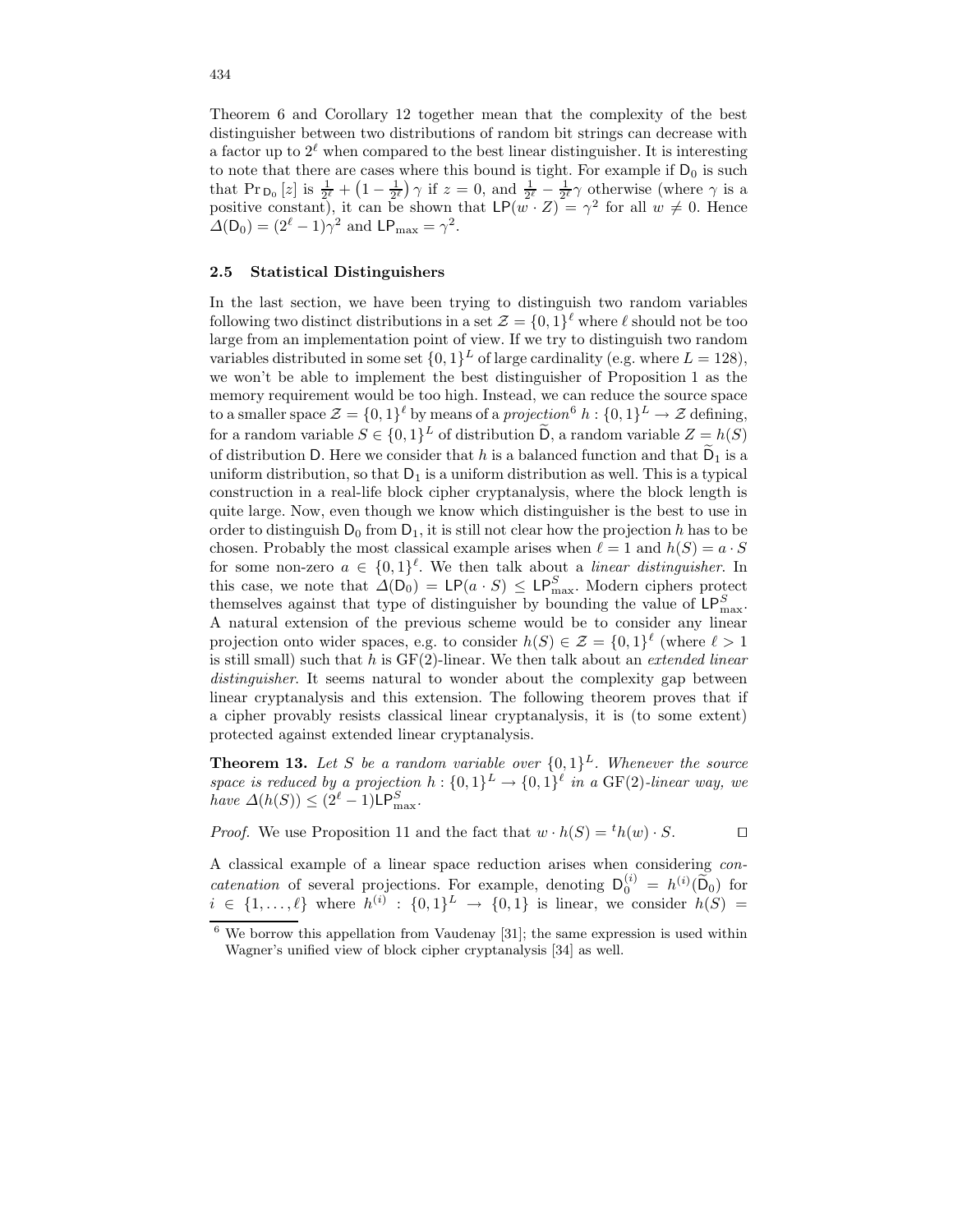$(h^{(1)}(S), \ldots, h^{(n)}(S))$ . This corresponds to the works of Kaliski and Robshaw [13] (where different linear characteristicsinvolving identical key bits are merged) and of Junod and Vaudenay [12] (where different linear characteristics involving different key bits are merged). In the latter situation, if no assumption is made about the dependency among the  $\Delta(D_0^{(i)})$ 's, Theorem 13 tells us  $\Delta(D_0^{(1)} \times \cdots \times$  $D_0^{(\ell)} \leq (2^{\ell} - 1)$ LP<sub>S</sub> The following proposition tells us what happens in general when the  $D_0^{(i)}$ 's are independent but do not necessarily come from a linear projection nor a Boolean projection.

**Proposition 14.** Consider the case where  $D_0 = D_0^{(1)} \times \cdots \times D_0^{(\ell)}$ . If  $D_0^{(1)}, \ldots, D_0^{(\ell)}$ are independent distributions, then  $\Delta(D_0)+1=\prod_{i=1}^{\ell} (\Delta(D_0^{(i)})+1)$ . Therefore,  $\Delta(D_0)$  can be approximated by the sum of the  $\Delta(D_0^{(i)})$ 's.

*Proof.* For the sake of simplicity, we restrict this proof to the case where  $D_0 =$  $\mathsf{D}_0^{(a)} \times \mathsf{D}_0^{(b)}$ . Let  $Z = (A, B)$  where A and B are two independent random variable following distributions  $D_0^{(a)}$  and  $D_0^{(b)}$  respectively. As in Proposition 11, we have

$$
\Delta(\mathsf{D}_{0}^{(a)} \times \mathsf{D}_{0}^{(b)}) = \sum_{(v,w)\in \mathcal{Z}^{2}\backslash\{\mathbf{0}\}} \left(\mathrm{E}\left[(-1)^{v\cdot A \oplus w\cdot B}\right]\right)^{2}
$$

$$
= \sum_{(v,w)\in \mathcal{Z}^{2}\backslash\{\mathbf{0}\}} \left(\mathrm{E}\left[(-1)^{v\cdot A}\right]\right)^{2} \left(\mathrm{E}\left[(-1)^{w\cdot B}\right]\right)^{2}
$$

$$
= \left(\Delta(\mathsf{D}_{0}^{(a)}) + 1\right) \left(\Delta(\mathsf{D}_{0}^{(b)}) + 1\right) - 1.
$$

This result tells us that merging  $\ell$  independent biases should only be considered when their respective amplitudes are within the same order of magnitude.

In the light of the preceeding discussion, the cryptanalyst may wonder if it is possible to find a distinguisher with a high advantage even though the value of  $\mathsf{LP}_{\max}^S$  is very small. We provide an example for which it is indeed the case.

Example. Consider a source generating a random variable  $S = (X_1, \ldots, X_{n+1}) \in$  $\mathbb{Z}_4^{n+1}$ , where *n* is some odd large integer, and we represent  $\mathbb{Z}_4$  by  $\{0,1\}^2$  in binary. Here we have  $L = 2n+2$ . If the source follows distribution  $D_0$ , then  $X_1, \ldots, X_n \in$  $\mathbb{Z}_4$  are uniform iid random variables and  $X_{n+1} = (Y + \sum_{i=1}^n X_i) \mod 4$ , where  $Y \in \{0,1\}$  is a uniformly distributed random variable independent of  $X_1, \ldots, X_n$ . If the source follows distribution  $D_1, S \in \mathbb{Z}_4^{n+1}$  is uniformly distributed. It can be shown (see Appendix A) that  $LP_{\text{max}}^S = 2^{-(n+1)}$ . On the other hand, if we let  $h: \mathbb{Z}_4^{n+1} \to \mathbb{Z}_2$  be such that  $h(S) = \text{msb}((X_{n+1} - \sum_{i=0}^n X_i) \text{ mod } 4)$  (where msb stands for most significant bit), we have  $\ell = 1$  and a SEI equal to 1, so that  $\Delta(D_0) \gg \mathsf{LP}_{\max}^S$ :  $D_0$  can be distinguished from  $D_1$  despite  $\mathsf{LP}_{\max}^S$  is small.

This example shows that Theorem 13 tells us nothing about the SEI whenever the plaintext space is reduced by a non-linear projection. Therefore, even though

 $\Box$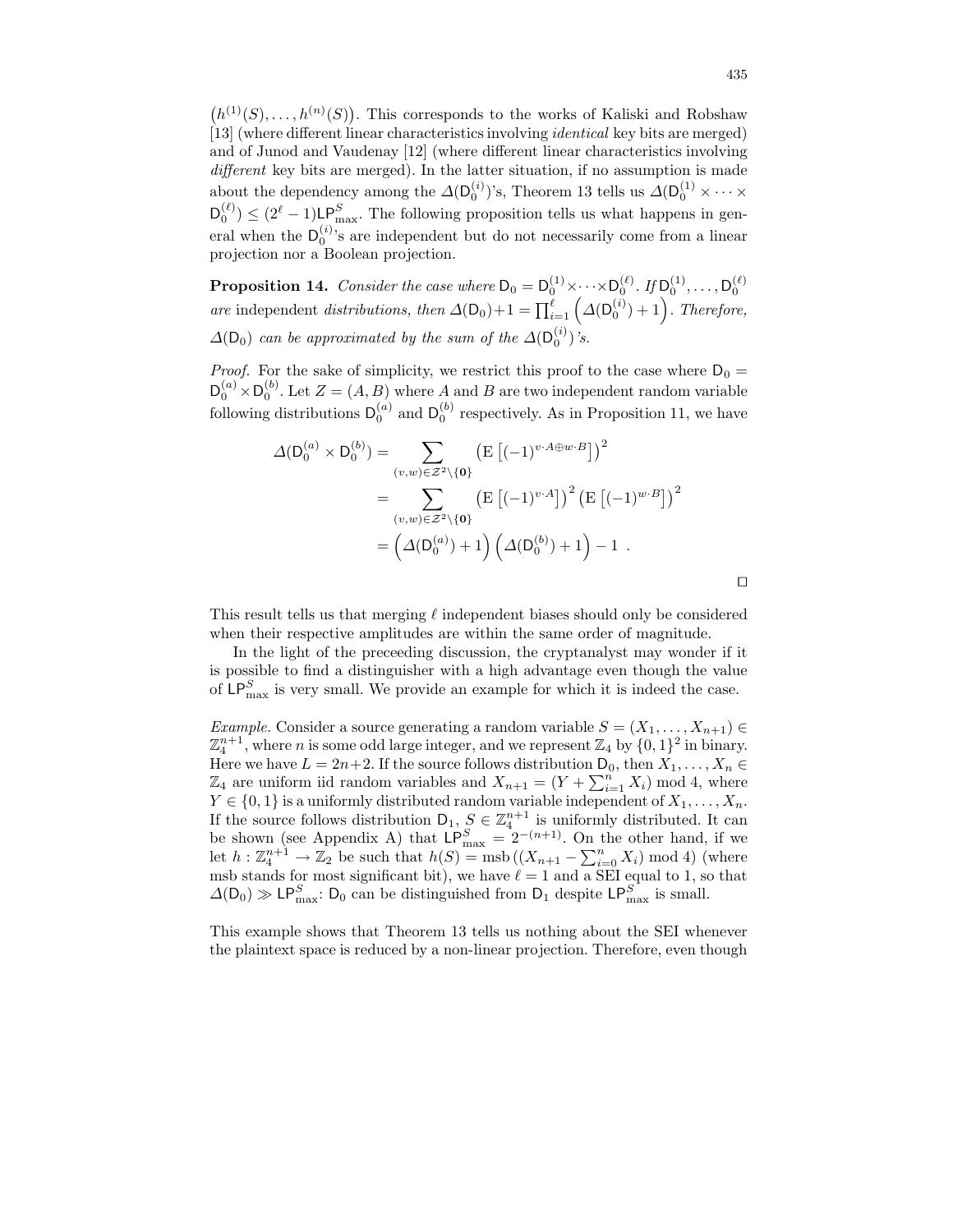$\mathsf{LP}_{\max}^S$  is very low, there may exist some tricky non-linear projections which lead to significant breakdown of the complexity of distinguishers, i.e., there may be something beyond linear cryptanalysis.

## 3 Optimal Distinguisher Between Two Oracles

So far we discussed how to distinguish random sources. Now we investigate applications for distinguishing random oracles, such as block ciphers, and how to transform this into the previous problem.

We consider the random variable Z taking values in  $\mathcal Z$  to be a couple of random variables  $(X, Y)$  taking values in  $\mathcal{X} \times \mathcal{Y}$ . As discussed in Sect. 2.5, the couple  $(X, Y)$  can be seen like the image of a plaintext/ciphertext couple  $(P, C)$  by some balanced projections  $\phi$  and  $\psi$  (which actually define the statistical cryptanalysis in use); in other words, the adversary queries the oracle for known-plaintext pairs and compute the projections  $\phi$  and  $\psi$  to sample  $(X, Y)$ . For simplicity reasons, we focus our study on known-plaintext attacks (such as linear cryptanalysis) and thus, we consider that  $X$  is uniformly distributed. The distribution of  $Y$  is defined by a transition matrix  $T$  such that

$$
[\mathbf{T}]_{x,y} = \Pr[Y = y | X = x] = \Pr[\psi(C) = y | \phi(P) = x].
$$

The transition matrix  $T$  can either be  $T_0$  or  $T_1$ , where  $T_1$  is the uniform transition matrix (i.e.,  $[T_1]_{x,y} = \frac{1}{|y|}$ ). The distribution D of Z depends on the transition matrix T. We will denote it  $D_0$  (respectively  $D_1$ ) when  $T = T_0$  (respectively  $T = T_1$ ). We can see that if  $T = T_1$ , as X is uniformly distributed, the distribution  $D_1$  of Z is also uniform. Therefore, all the results presented so far can be applied to the particular case we study here. Indeed, if we note that

$$
Pr_{D}[z] = Pr[X = x, Y = y] = [T]_{x,y} Pr[X = x].
$$

we can express Proposition 1 in terms of the transition matrices.

Proposition 15. (Optimal Binary Hypothesis Test with Transition Ma**trices)** The optimal acceptance region to test  $D = D_0$  against  $D = D_1$  (where  $D_1$  is the uniform distribution), that is to test  $T = T_0$  against  $T = T_1$ , is

$$
\mathcal{A}_{\mathrm{opt}} = \{ (\boldsymbol{x}^n, \boldsymbol{y}^n) \in \mathcal{X}^n \times \mathcal{Y}^n \; : \; \mathrm{LLR}(\boldsymbol{x}^n, \boldsymbol{y}^n) \geq 0 \}
$$

where

$$
\text{LLR}(\boldsymbol{x}^n, \boldsymbol{y}^n) = \sum_{\substack{(x,y)\in\mathcal{X}\times\mathcal{Y}\\ \text{s.t. } \text{N}((x,y)|\boldsymbol{z}^n) > 0}} \text{N}((x,y)|\boldsymbol{z}^n) \log \frac{[\boldsymbol{T}_0]_{x,y}}{[\boldsymbol{T}_1]_{x,y}}
$$

with the conventions used in Proposition 1.

In the next sections, we derive the complexity of this distinguisher, discuss the relationship between our model and previous work, and study how Matsui's Piling-up Lemma [21] extends to our model.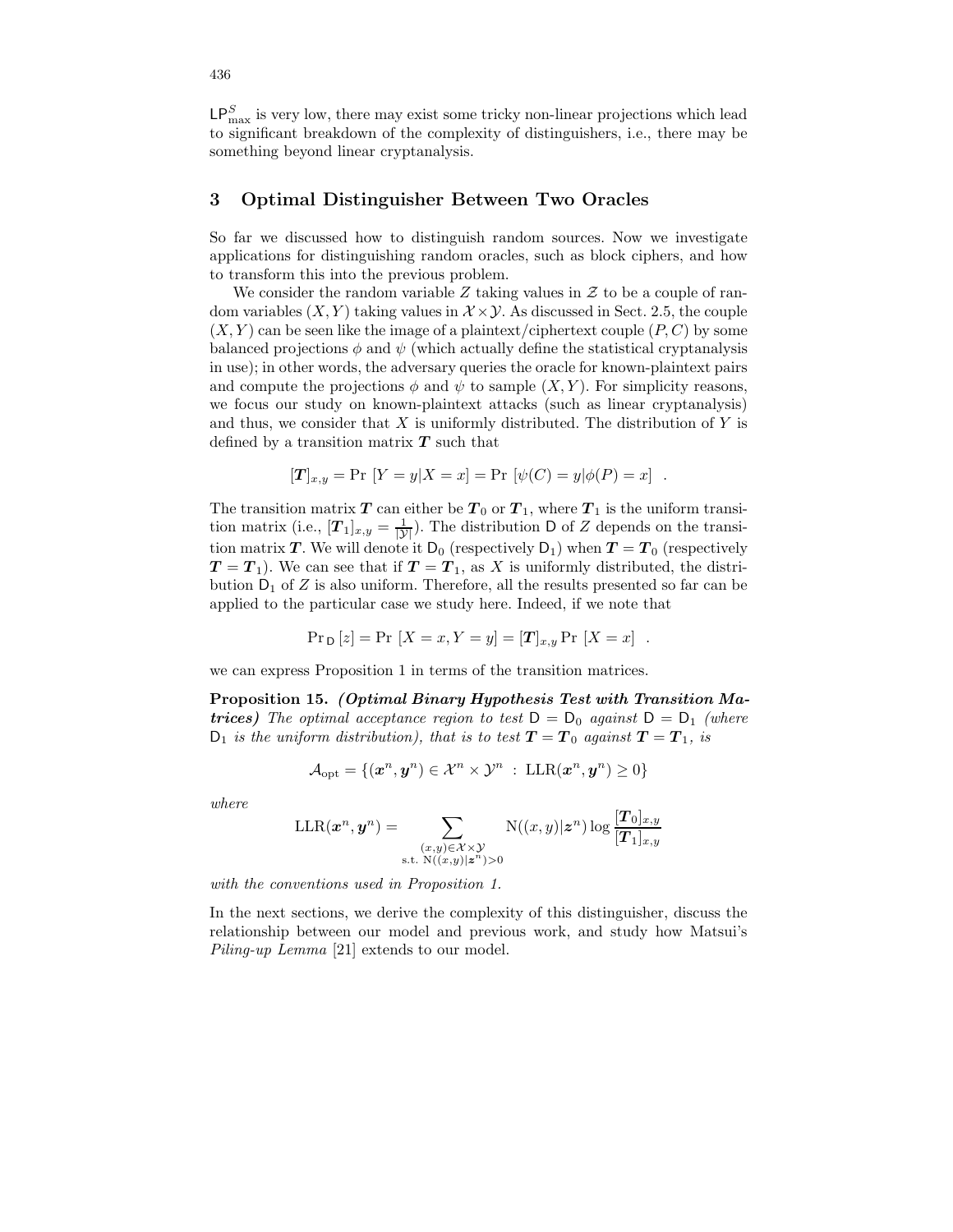#### 3.1 Cryptanalysis Complexity

We introduce the notion of *bias matrix*  $\mathbf{B} = \mathbf{T}_0 - \mathbf{T}_1$ . Note that  $\sum_{x \in \mathcal{X}} [\mathbf{B}]_{x,y} = 0$ when X is uniformly distributed and that  $\sum_{y \in \mathcal{Y}} [\mathbf{B}]_{x,y} = 0$  in any case. Similarly to Definition 8, the Fourier transform  $\bf{B}$  of the bias matrix  $\bf{B}$  is such that

$$
\left[\widehat{\pmb{B}}\right]_{u,v} = \sum_{(x,y)\in\mathcal{X}\times\mathcal{Y}} (-1)^{u\cdot x\oplus v\cdot y} \left[\pmb{B}\right]_{x,y}.
$$

Furthermore, we define LPM, the *linear probability matrix*, by  $[LPM]_{u,v} = 0$  if  $u = v = 0$  and by  $\text{[LPM]}_{u,v} = \text{LP}(u \cdot X \oplus v \cdot Y)$  otherwise. It can be noted that  $\left[\widehat{\boldsymbol{B}}\right]_w^2$  $\mathcal{L}_{u,v} = |\mathcal{X}|^2 [\mathsf{LPM}]_{u,v}$ . With the notations we just introduced, it is possible to derive the complexity of the best distinguisher between two oracles as a simple consequence of Theorem 6 and of Proposition 11.

**Proposition 16.** Let n be the number of queries of the best distinguisher between  $T_0$  and  $T_1$ , which are supposed to be close to each other and of same support. Then the overall probability of error is  $P_e \approx 1 - \Phi(\sqrt{d}/2)$ , where d is a real number such that  $n = d/\Delta(D_0)$ . Furthermore, as

$$
\varDelta({\sf D}_0) \ = \ \frac{|\mathcal{Y}|}{|\mathcal{X}|} \parallel \bm{B} \parallel_2^2 \ = \ \frac{1}{|\mathcal{X}|^2} \parallel \widehat{\bm{B}} \parallel_2^2 \ = \ \sum_{(u,v) \in \mathcal{X} \times \mathcal{Y}} [{\sf LPM}]_{u,v} \ \ ,
$$

n can be equivalently expressed in terms of the bias matrix, of its Fourier transform, or of the linear probability matrix (and thus, of the linear probabilities).

Matsui's linear expressions are a very particular case of the transition matrices we have defined at the beginning of Sect. 3. Indeed, choosing balanced linear projections  $\phi, \psi : \{0,1\}^L \to \{0,1\}$  is equivalent to choose input/output masks on the plaintext/ciphertext bits. The respective shapes of the corresponding bias matrix, of its Fourier transform, and of the LPM matrix are

$$
\boldsymbol{B} = \begin{pmatrix} \epsilon & -\epsilon \\ -\epsilon & \epsilon \end{pmatrix} , \quad \widehat{\boldsymbol{B}} = \begin{pmatrix} 0 & 0 \\ 0 & 4\epsilon \end{pmatrix} , \text{ and } \text{ LPM} = \begin{pmatrix} 0 & 0 \\ 0 & 4\epsilon^2 \end{pmatrix} ,
$$

where  $\epsilon$  is nothing but the bias of Matsui's linear expressions. According to Proposition 16, we see that the complexity of the distinguishing attack is proportional to  $\parallel \bm{B} \parallel_2^{-2}$ , which is a well known result in linear cryptanalysis, for which  $\parallel \boldsymbol{B} \parallel_2^2 = 4\epsilon^2$ .

There is an intuitive link between linear probability matrices and correlation matrices [3]. Recall that the correlation matrix of a Boolean function  $f: \{0,1\}^n \rightarrow \{0,1\}^m$  is the  $2^m \times 2^n$  matrix  $C^{(f)}$  such that  $[C^{(f)}]_{u,v}$ =  $2Pr [u \cdot f(P) \oplus v \cdot P] - 1$ , where the probability holds over the uniform distribution of P, so that  $[C^{(f)}]_{u,v}^2 = \text{LP}(u \cdot f(P) \oplus v \cdot P)$ . We see that correlation matrices are strongly related to the linear probability matrices in the specific case where  $\phi$  and  $\psi$  are identity functions (i.e., no reduction is performed on the plaintext space).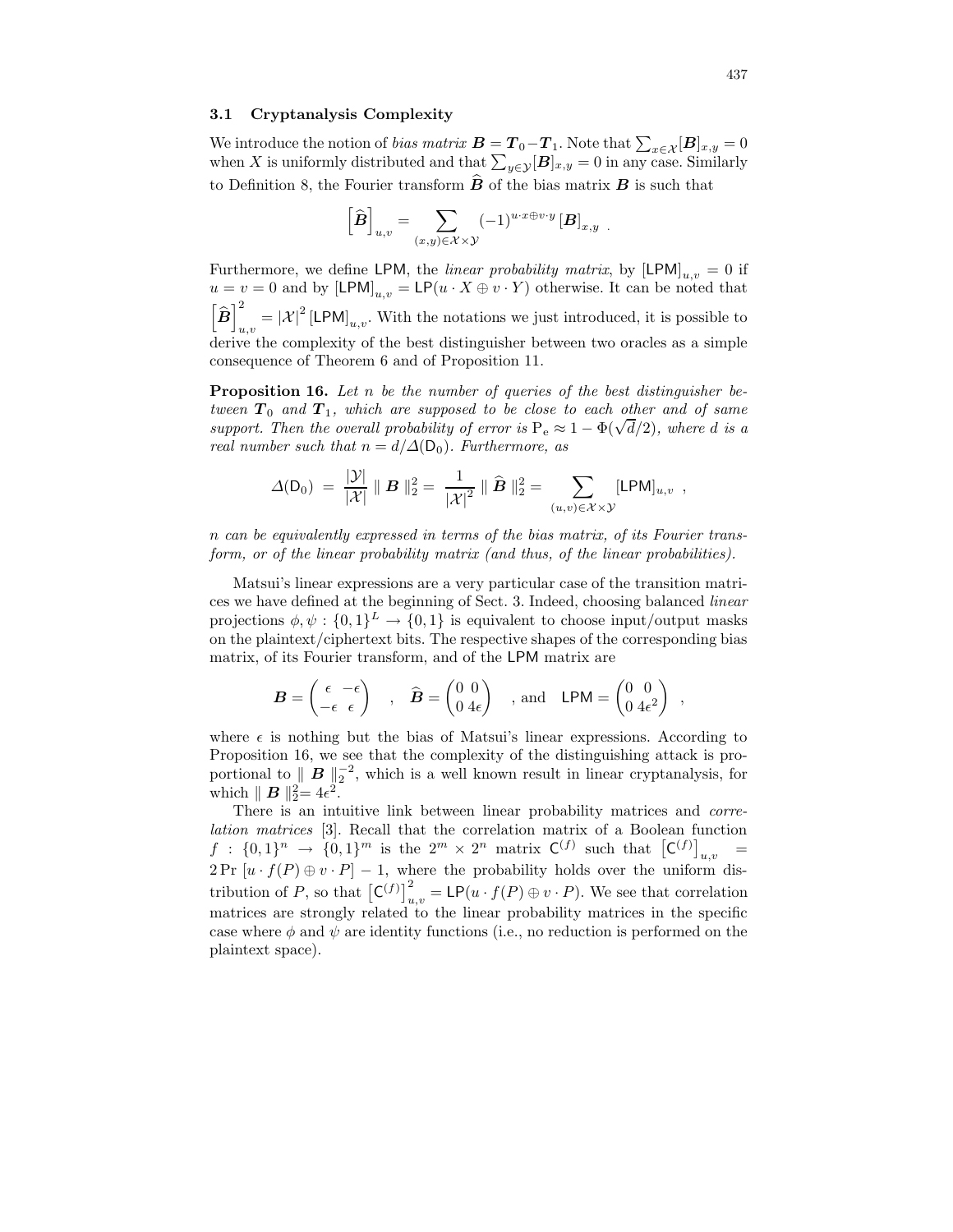

Fig. 1. Two rounds of an iterated block cipher

#### 3.2 Piling-up Transition Matrices

A distinguishing attack on an iterated cipher is practical on condition that the cryptanalyst knows a transition matrix spanning several rounds. In practice, the cryptanalyst will derive a transition matrix on each round and, provided that the projections were chosen carefully, pile them in order to obtain a transition matrix on several rounds of the cipher.

We consider the scenario where a block cipher is represented by a random permutation  $C$  over  $\{0,1\}^L$  (L denotes the block size of the cipher), where the randomness comes from the key. Moreover we suppose that the block cipher is made of two rounds corresponding to the succession of two random permutations  $C^{(1)}$  and  $C^{(2)}$ . In other words  $C = C^{(2)} \circ C^{(1)}$ . We denote  $P^{(1)}, P^{(2)} \in \{0,1\}^L$ the respective inputs of  $C^{(1)}$  and  $C^{(2)}$ , whereas  $P^{(3)}$  denote the output of  $C^{(2)}$ . The random variables X, W, and Y respectively denote  $\phi(P^{(1)})$ ,  $\xi(P^{(2)})$ , and  $\psi(P^{(3)})$ , where  $\phi$ ,  $\xi$ , and  $\psi$  are projections onto X, W, and Y, respectively. With these notations, the respective transition matrices of  $C^{(1)}$ ,  $C^{(2)}$ , and C are

$$
\left[\boldsymbol{T}^{(1)}\right]_{x,w} = \Pr_{W|X} [w \mid x] , \left[\boldsymbol{T}^{(2)}\right]_{w,y} = \Pr_{Y|W} [y \mid w] ,
$$
  
and 
$$
\left[\boldsymbol{T}\right]_{x,y} = \Pr_{Y|X} [y \mid x] .
$$

This situation is represented on Fig. 1. Note that we use a representation which is very similar to Wagner's commutative diagrams [34]. Under the assumption that  $X \leftrightarrow W \leftrightarrow Y$  is a Markov chain (as in [34]), it can easily be shown that successive transition matrices are multiplicative, i.e.,  $T = T^{(1)} \times T^{(2)}$ . Note that this situation is idealistic as, even under the classical assumption that  $P^{(1)} \leftrightarrow P^{(2)} \leftrightarrow P^{(3)}$  is a Markov chain [16, 32],  $X \leftrightarrow W \leftrightarrow Y$  may not be a Markov chain unless the projection are chosen with care. Nevertheless, under the suitable suppositions, the following lemma shows how the Piling-Up Lemma extends to our model.

**Lemma 17.** Let  $B^{(1)}$ ,  $B^{(2)}$ , and B be the bias matrices associated with  $T^{(1)}$ ,  $T^{(2)}$ , and  $T$  respectively, such that  $T = T^{(1)} \times T^{(2)}$ . In the case of a knownplaintext attack,  $\mathbf{B} = \mathbf{B}^{(1)} \times \mathbf{B}^{(2)}$  and  $\hat{\mathbf{B}} = \frac{1}{|\mathcal{W}|} \mathbf{B}^{(1)} \times \mathbf{B}^{(2)}$ . Therefore,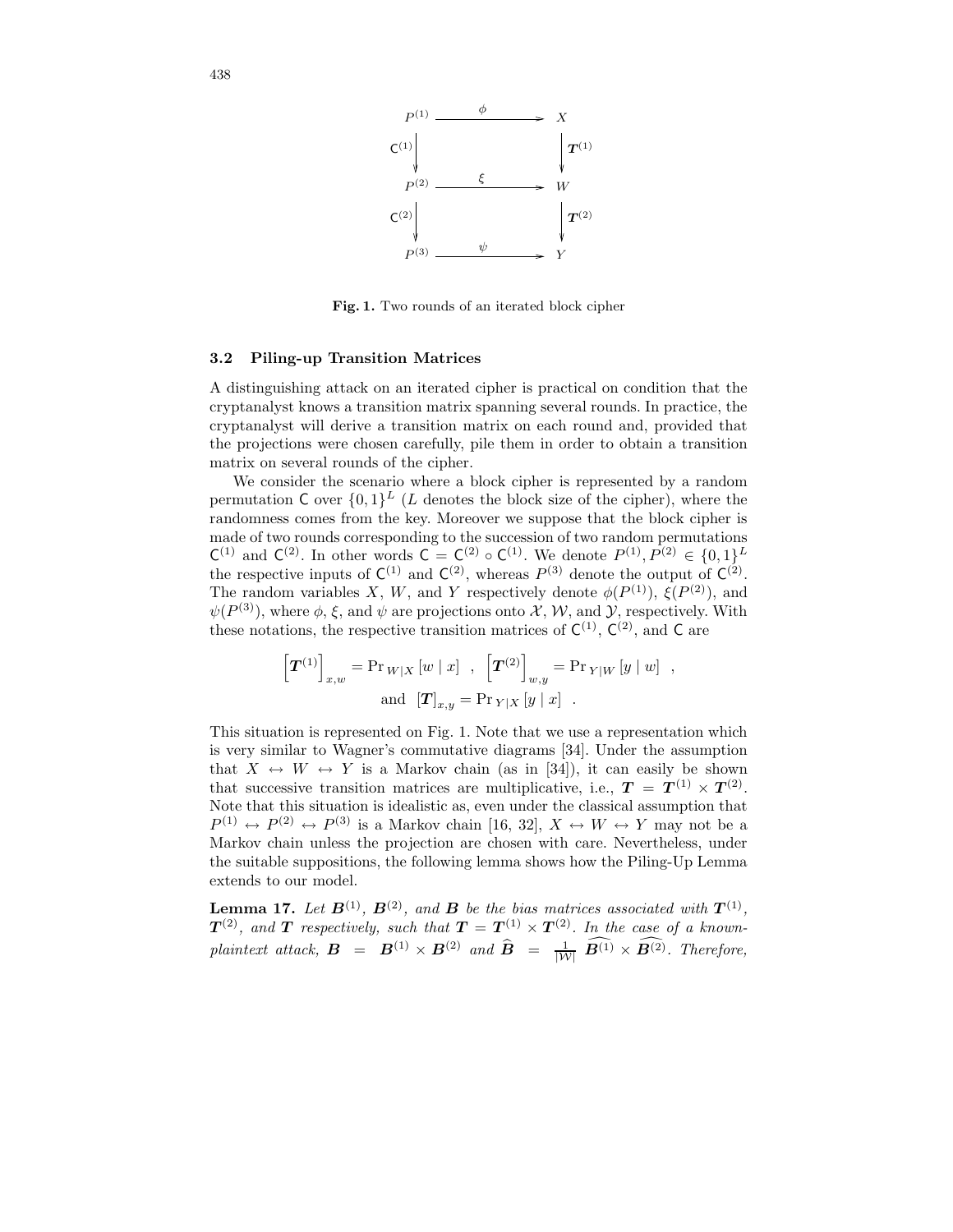$\Vert \boldsymbol{B} \Vert_2^2 \leq \Vert \boldsymbol{B}^{(1)} \Vert_2^2 \Vert \boldsymbol{B}^{(2)} \Vert_2^2$ , with equality if, and only if we can write  $\left[\bm{B}^{(1)}\right]_{x,w}^{\infty} = \alpha_x \gamma_w$  and  $\left[\bm{B}^{(2)}\right]_{w,y}^{\infty} = \gamma_w \beta_y$ , for some  $\bm{\alpha} \in \mathbb{R}^{|\mathcal{X}|}$ ,  $\bm{\beta} \in \mathbb{R}^{|\mathcal{Y}|}$  and  $\gamma \in \mathbb{R}^{|\mathcal{W}|}.$ 

*Proof.* As  $T = T^{(1)} \times T^{(2)}$ , we have

$$
[\boldsymbol{B}]_{x,y} = [\boldsymbol{T}]_{x,y} - \frac{1}{|\mathcal{Y}|} = \sum_{w \in \mathcal{W}} \left( \left[ \boldsymbol{B}^{(1)} \right]_{x,w} + \frac{1}{|\mathcal{W}|} \right) \left( \left[ \boldsymbol{B}^{(2)} \right]_{w,y} + \frac{1}{|\mathcal{Y}|} \right) - \frac{1}{|\mathcal{Y}|}.
$$

As  $\sum_{w} [\boldsymbol{B}^{(1)}]_{x,w} = 0$ , we obtain  $[\boldsymbol{B}]_{x,y} = [\boldsymbol{B}^{(1)} \times \boldsymbol{B}^{(2)}]_{x,y} + \frac{1}{|\mathcal{W}|} \sum_{w} [\boldsymbol{B}^{(2)}]_{w,y}$ . The fact that  $P^{(1)}$  is uniformly distributed implies that  $P^{(2)}$  and  $P^{(3)}$  are uniformly distributed and thus, as  $\phi$ ,  $\xi$ , and  $\psi$  are balanced, that X, Z, and Y are also uniformly distributed. In that case, we know that  $\sum_{w \in \mathcal{W}} [\mathbf{B}^{(2)}]_{w,y} = 0$ , which proves that  $\mathbf{B} = \mathbf{B}^{(1)} \times \mathbf{B}^{(2)}$ . We also have

$$
\begin{aligned}\n\left[\widehat{\mathbf{B}^{(1)}} \times \widehat{\mathbf{B}^{(2)}}\right]_{u,v} &= \sum_{a \in \mathcal{W}} \left[\widehat{\mathbf{B}^{(1)}}\right]_{u,a} \left[\widehat{\mathbf{B}^{(2)}}\right]_{a,v} \\
&= \sum_{\substack{(x,w) \in \mathcal{X} \times \mathcal{W} \\ (w',y) \in \mathcal{W} \times \mathcal{Y}}} (-1)^{u \cdot x \oplus v \cdot y} \left[\mathbf{B}^{(1)}\right]_{x,w} \left[\mathbf{B}^{(2)}\right]_{w',y} \sum_{a \in \mathcal{W}} (-1)^{a \cdot (w \oplus w')} \\
&= |\mathcal{W}| \sum_{(x,y) \in \mathcal{X} \times \mathcal{Y}} (-1)^{u \cdot x \oplus v \cdot y} \sum_{w \in \mathcal{W}} \left[\mathbf{B}^{(1)}\right]_{x,w} \left[\mathbf{B}^{(2)}\right]_{w,y} \\
&= |\mathcal{W}| \sum_{(x,y) \in \mathcal{X} \times \mathcal{Y}} (-1)^{u \cdot x \oplus v \cdot y} \left[\mathbf{B}\right]_{x,y} \\
&= |\mathcal{W}| \left[\widehat{\mathbf{B}}\right]_{u,v},\n\end{aligned}
$$

which proves that  $\widehat{B} = \frac{1}{|\mathcal{W}|} B^{(1)} \times B^{(2)}$ . Finally, from Cauchy-Schwarz inequality:

$$
\| \mathbf{B}^{(1)} \times \mathbf{B}^{(2)} \|^2_2 = \sum_{(x,y) \in \mathcal{X} \times \mathcal{Y}} \left( \sum_{w \in \mathcal{W}} \left[ \mathbf{B}^{(1)} \right]_{x,w} \left[ \mathbf{B}^{(2)} \right]_{w,y} \right)^2
$$
  
\$\leq \sum\_{(x,y) \in \mathcal{X} \times \mathcal{Y}} \left( \sum\_{w \in \mathcal{W}} \left[ \mathbf{B}^{(1)} \right]\_{x,w}^2 \right) \left( \sum\_{w' \in \mathcal{W}} \left[ \mathbf{B}^{(2)} \right]\_{w',y}^2 \right)\$  
\$= \| \mathbf{B}^{(1)} \|^2\_2 \parallel \mathbf{B}^{(2)} \parallel\_2^2 ,

with equality if, and only if, for all  $x, y \in \mathcal{X} \times \mathcal{Y}$  there exists some  $\lambda_{x,y}$  such that  $\left[\mathbf{B}^{(1)}\right]_{x,w} = \lambda_{x,y} \left[\mathbf{B}^{(2)}\right]_{w,y}$ , so that  $\left[\mathbf{B}^{(1)}\right]_{x,w} = \lambda_{x,0} \left[\mathbf{B}^{(2)}\right]_{w,0} = \alpha_x \gamma_w$ . Taking  $\beta_y$  equal to  $\alpha_0/\lambda_{0,y}$  when  $\lambda_{0,y} \neq 0$  and to zero otherwise leads to the announced result.  $\Box$ 

How to find projections  $\phi$ ,  $\psi$  and  $\xi$  on larger spaces exhibiting such a Markovian property in a given block cipher remains however an open question to us. We may hope to approximate such a Markovian process.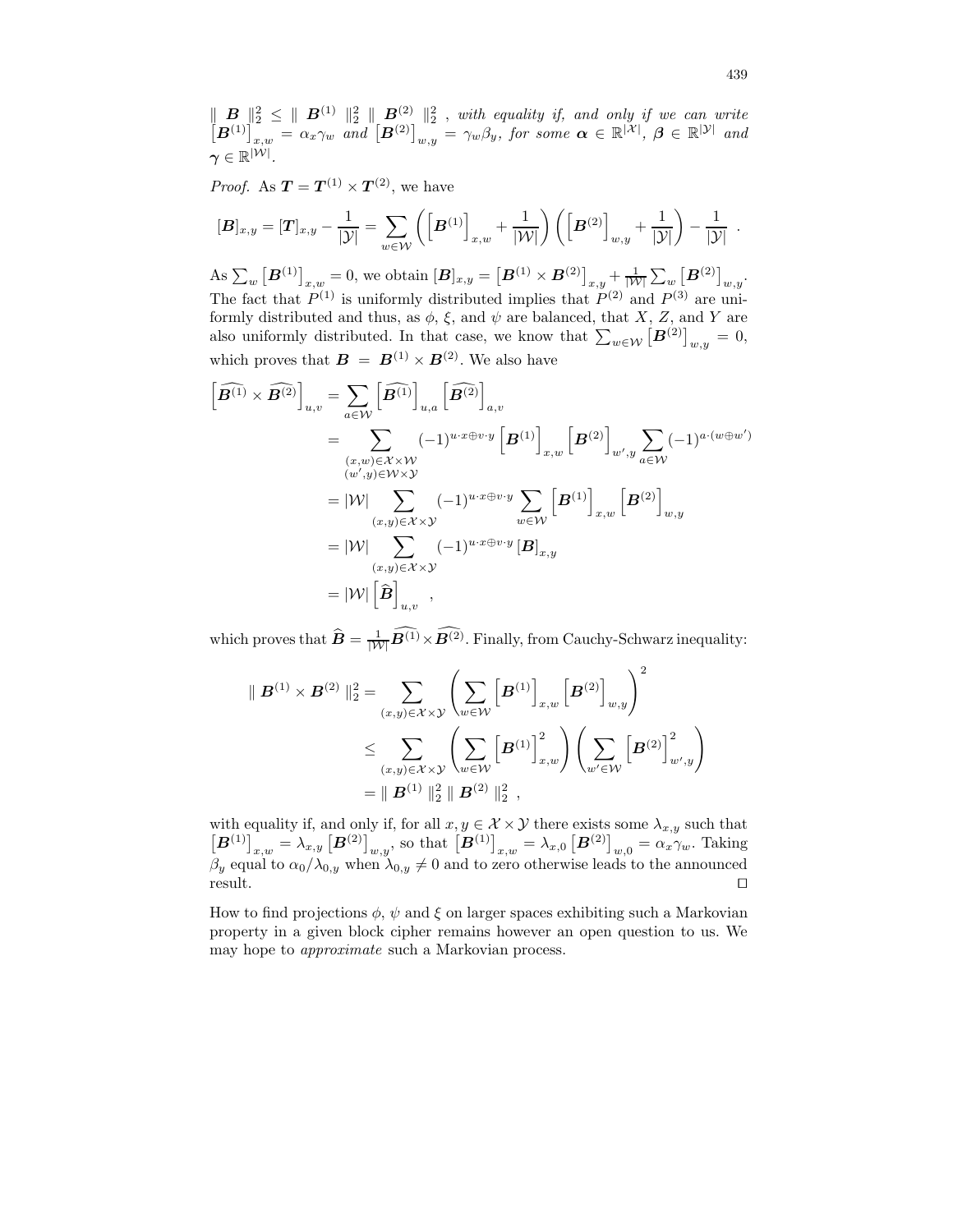# 4 Distinguishers Versus Key Recovery

In this section we show that our framework can adapt to key recovery instead of distinguishers. Let us consider a process which generates independent random variables  $Z_{1,K}, \ldots, Z_{n,K}$  depending on some key  $K \in \{0,1\}^k$ . We assume that for one unknown value  $K = K_0$  all  $Z_{i,K}$ 's follow distribution  $D_0$ , whereas when  $K \neq K_0$  all  $Z_{i,K}$ 's follow distribution  $D_1$ . We consider the simple key ranking procedure which, for all possible  $K \in \{0,1\}^k$ , instantiates  $z_K^n$  and ranks K according to the grade  $G_K = LLR(z_K^n)$ . For any  $K \neq K_0$  we obtain (similarly to what we had in Theorem 6) that  $G_{K_0} - G_K$  is approximatively normally distributed with expected value  $n\Delta(D_0)$  and standard deviation  $\sqrt{2n\Delta(D_0)}$ . Hence we obtain  $G_{K_0} < G_K$  (i.e., a wrong key K has a better rank than the right key  $K_0$ ) with probability approximatively  $\Phi$  (  $-\sqrt{n\Delta(D_0)/2}$ . Let d be such that  $n = d/\Delta(\mathsf{D}_0)$ . This probability becomes  $\hat{\Phi}$  (  $-\sqrt{d/2}$ ) which is approximatively  $e^{-d/4}/\sqrt{2\pi}$  when d is large. So  $K_0$  gets the highest grade with probability approximatively equal to  $(1 - e^{-d/4}/\sqrt{2\pi})^{2^k - 1} \approx \exp(-2^k \cdot e^{-d/4}/\sqrt{2\pi})$ , which is high provided that  $d \geq 4k \log 2$ . Hence we need

$$
n \ge \frac{4k \log 2}{\Delta(\mathsf{D}_0)}.
$$

This formula is quite useful to estimate the complexity of many attacks, e.g. [19, 20]<sup>7</sup>. We can finally note that the expected rank of  $K_0$  (from 1 up to  $2^k$ ) is  $1 + (2^k - 1)\Phi\left(-\sqrt{n\Delta(D_0)/2}\right).$ 

# 5 Conclusion

Most modern block ciphers are proven to be resistant to linear cryptanalysis in some sense. In this paper, we wonder how this resistance extends to (both known and unknown) generalizations of linear cryptanalysis. For this, we define a sound and rigorous statistical framework which allows us to interpret most of these attacks in a simple and unified way; secondly, we develop a set of useful statistical tools to describe such attacks and to analyze their performance. Recently, our results on  $GF(2)$ -linear projections were exploited by [20] to obtain a small improvement factor in an attack on E0, and by [19] in another attack against two-level E0 [19]. In the sequel of this paper, we observe that resistance to linear cryptanalysis implies (a somewhat weaker) resistance to generalizations based on GF(2)-linear projections; however this resistance does not extend to all statistical cryptanalysis, as demonstrated by our example exploiting correlations in  $\mathbb{Z}_4$ , which confirms observations of Parker and Standaert et al. [27, 29]. The next natural step, which we hope to have rendered easier, will be to exhibit such a practical statistical cryptanalysis against a block cipher immune to linear cryptanalysis, like AES [4].

Note that [19, 20] use slightly different notations:  $\Delta(D_0)$  denotes the Euclidean Imbalance instead of the Squared Euclidean Imbalance.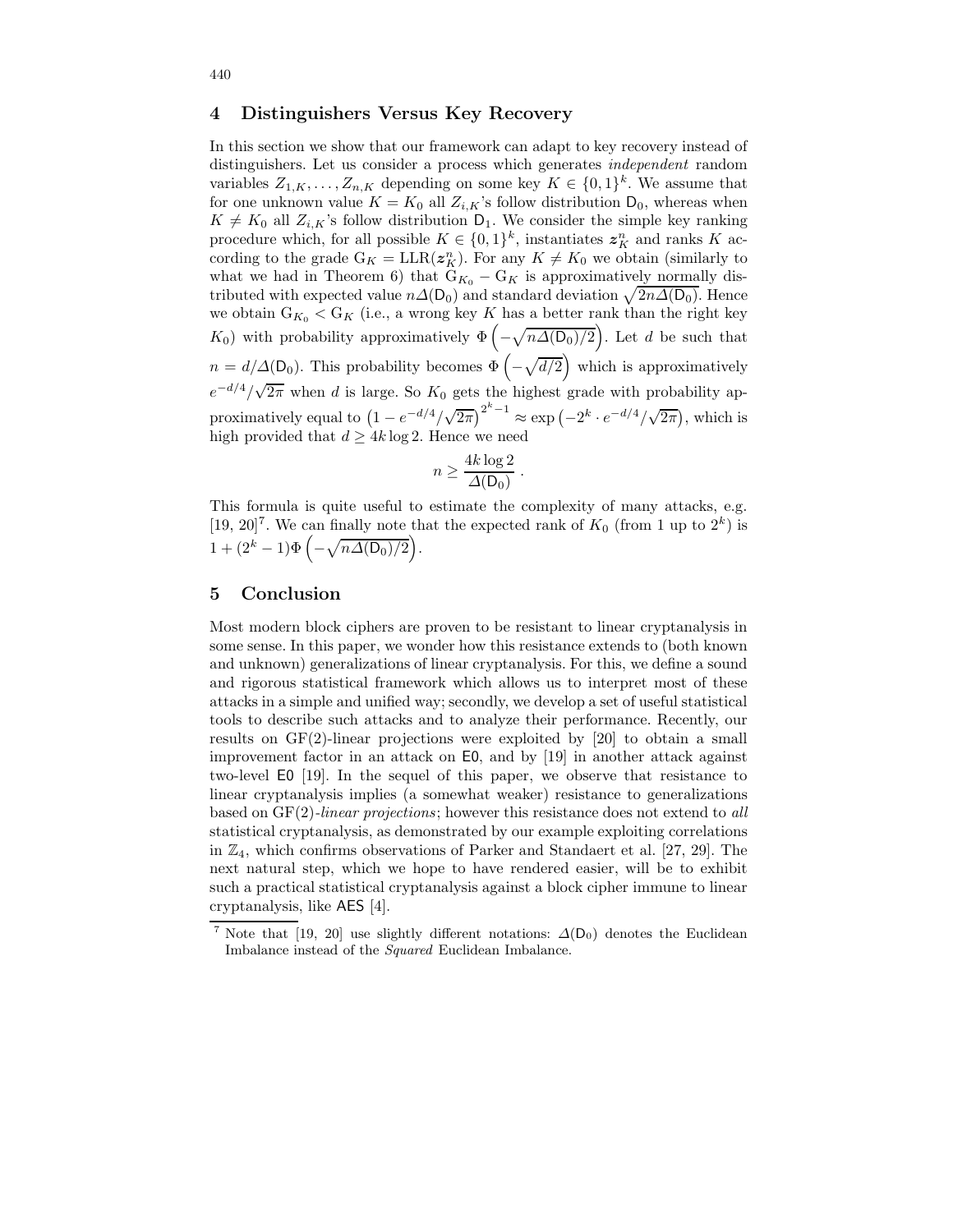# References

- [1] D. Coppersmith, S. Halevi, and C. Jutla. Cryptanalysis of stream ciphers with linear masking. In M. Yung, editor, Advances in Cryptology - CRYPTO'02, volume 2442 of LNCS, pages 515–532. Springer-Verlag, 2002.
- [2] T. Cover and J. Thomas. Elements of Information Theory. Wiley Series in Telecommunications. John Wiley & Sons, 1991.
- [3] J. Daemen, R. Govaerts, and J. Vandewalle. Correlation matrices. In B. Preneel, editor, Fast Software Encryption - FSE '94, volume 1008 of LNCS, pages 275–285. Springer-Verlag, 1995.
- [4] J. Daemen and V. Rijmen. *The Design of Rijndael.* Information Security and Cryptography. Springer-Verlag, 2002.
- [5] W. Feller. An Introduction to Probability Theory and Its Applications. Wiley Series in Probability and Mathematical Statistics. John Wiley & Sons, third edition, 1968.
- [6] H. Handschuh and H. Gilbert.  $\chi^2$  cryptanalysis of the SEAL encryption algorithm. In E. Biham, editor, Fast Software Encryption - FSE'97, volume 1267 of LNCS, pages 1–12. Springer-Verlag, 1997.
- [7] C. Harpes, G. Kramer, and J. Massey. A generalization of linear cryptanalysis and the applicability of Matsui's piling-up lemma. In L.C. Guillou and J.- J. Quisquater, editors, Advances in Cryptology - EUROCRYPT'95, volume 921 of LNCS, pages 24–38. Springer-Verlag, 1995.
- [8] C. Harpes and J. Massey. Partitioning cryptanalysis. In E. Biham, editor, Fast Software Encryption - FSE'97, volume 1267 of LNCS, pages 13–27. Springer-Verlag, 1997.
- [9] T. Jakobsen. Higher-order cryptanalysis of block ciphers. PhD thesis, Department of Mathematics, Technical University of Denmark, 1999.
- [10] T. Jakobsen and C. Harpes. Non-uniformity measures for generalized linear cryptanalysis and partitioning cryptanalysis. In J. Pribyl, editor, PRAGOCRYPT'96. CTU Publishing House, 1996.
- [11] P. Junod. On the optimality of linear, differential and sequential distinguishers. In E. Biham, editor, Advances in Cryptology - EUROCRYPT'03, volume 2656 of LNCS, pages 17–32. Springer-Verlag, 2003.
- [12] P. Junod and S. Vaudenay. Optimal key ranking procedures in a statistical cryptanalysis. In T. Johansson, editor, Fast Software Encryption - FSE'03, volume 2887 of LNCS, pages 235–246. Springer-Verlag, 2003.
- [13] B. Kaliski and M. Robshaw. Linear cryptanalysis using multiple approximations. In Y.G. Desmedt, editor, Advances in Cryptology - CRYPTO'94, volume 839 of LNCS, pages 26–39. Springer-Verlag, 1994.
- [14] J. Kelsey, B. Schneier, and D. Wagner. modn cryptanalysis, with applications against RC5P and M6. In L. Knudsen, editor, Fast Software Encryption - FSE'99, volume 1636 of LNCS, pages 139–155. Springer-Verlag, 1999.
- [15] L. Knudsen and M. Robshaw. Non-linear approximations in linear cryptanalysis. In U. Maurer, editor, *Advances in Cryptology* - EUROCRYPT'96, volume 1070 of LNCS, pages 224–236. Springer-Verlag, 1996.
- [16] X. Lai, J. Massey, and S. Murphy. Markov ciphers and differential cryptanalysis. In D.W. Davies, editor, Advances in Cryptology - EUROCRYPT'91, volume 547 of LNCS, pages 17–38. Springer-Verlag, 1991.
- [17] C.H. Lim. CRYPTON: A new 128-bit block cipher. In The First AES Candidate Conference. National Institute for Standards and Technology, 1998.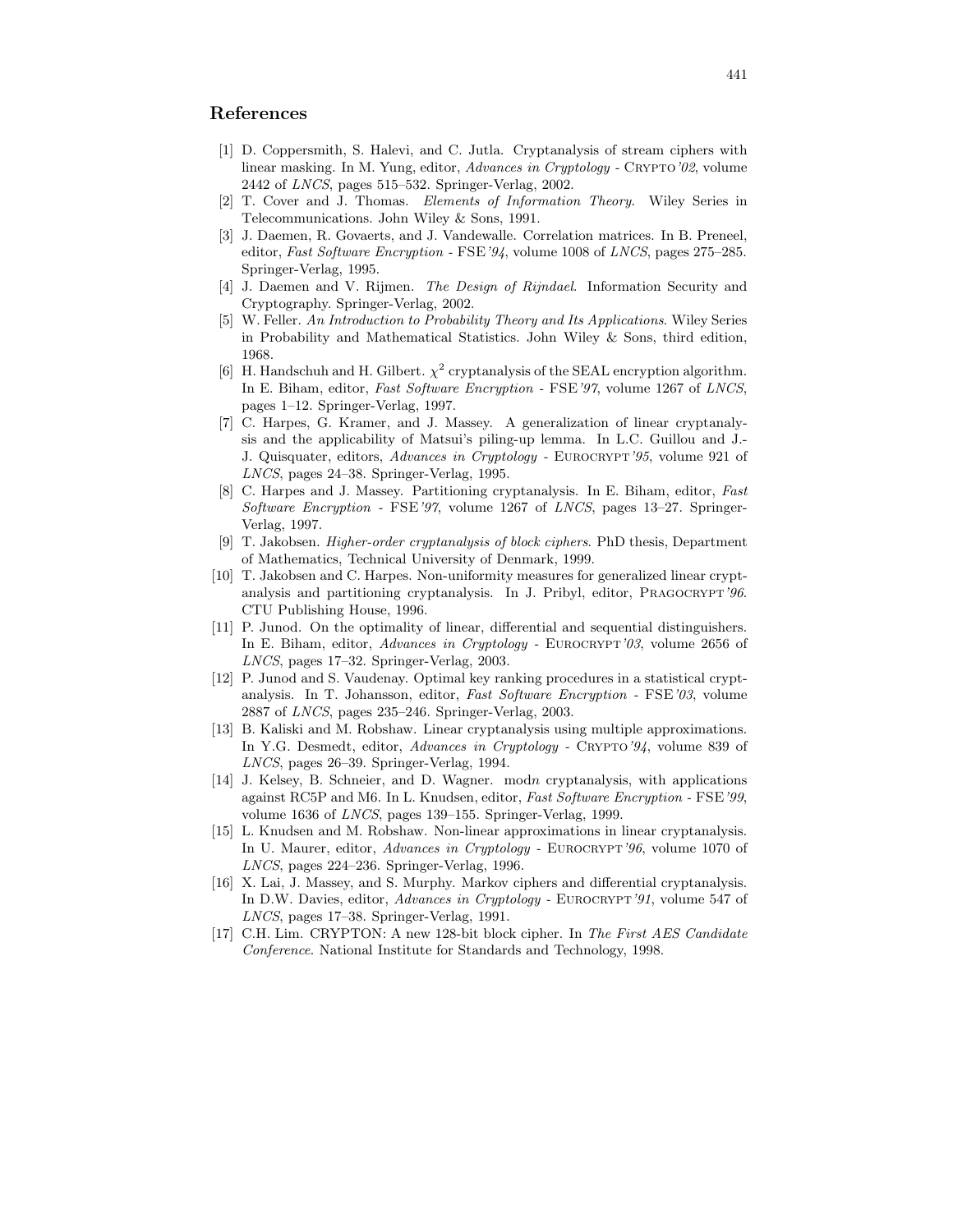- [18] C.H. Lim. A revised version of CRYPTON: CRYPTON V1.0. In L. Knudsen, editor, Fast Software Encryption - FSE'99, volume 1636 of LNCS, pages 31–45. Springer-Verlag, 1999.
- [19] Y. Lu and S. Vaudenay. Cryptanalysis of Bluetooth Keystream Generator Twolevel E0. In Advances in Cryptology - ASIACRYPT'04, LNCS. Springer-Verlag, 2004.
- [20] Y. Lu and S. Vaudenay. Faster correlation attack on Bluetooth keystream generator E0. In M. Franklin, editor, Advances in Cryptology - CRYPTO'04, volume 3152 of LNCS, pages 407–425. Springer-Verlag, 2004.
- [21] M. Matsui. Linear cryptanalysis method for DES cipher. In T. Helleseth, editor, Advances in Cryptology - EUROCRYPT'93, volume 765 of LNCS, pages 386–397. Springer-Verlag, 1993.
- [22] M. Matsui. The first experimental cryptanalysis of the Data Encryption Standard. In Y.G. Desmedt, editor, Advances in Cryptology - CRYPTO'94, volume 839 of LNCS, pages 1–11. Springer-Verlag, 1994.
- [23] M. Matsui. New structure of block ciphers with provable security against differential and linear cryptanalysis. In D. Gollman, editor, Fast Software Encryption - FSE'96, volume 1039 of  $LNCS$ , pages 205–218. Springer-Verlag, 1996.
- [24] M. Minier and H. Gilbert. Stochastic cryptanalysis of Crypton. In B. Schneier, editor, Fast Software Encryption - FSE'00, volume 1978 of LNCS, pages 121–133. Springer-Verlag, 2000.
- [25] S. Murphy, F. Piper, M. Walker, and P. Wild. Likelihood estimation for block cipher keys. Technical report, Information Security Group, University of London, England, 1995.
- [26] National Institute of Standards and Technology, U. S. Department of Commerce. Data Encryption Standard, NIST FIPS PUB 46-2, 1993.
- [27] M. Parker. Generalized S-Box linearity. Technical report nes/doc/uib/wp5/020/a, NESSIE Project, 2003. Available on https://www.cryptonessie.org.
- [28] T. Shimoyama and T. Kaneko. Quadratic relation of S-Box and its application to the linear attack of full round DES. In H. Krawczyk, editor, Advances in Cryptology - Crypto'98, volume 1462 of LNCS, pages 200–211. Springer-Verlag, 1998.
- [29] F.-X. Standaert, G. Rouvroy, G. Piret, J.-J. Quisquater, and J.-D. Legat. Keydependent approximations in cryptanalysis: an application of multiple Z4 and non-linear approximations. In 24th Symposium on Information Theory in the Benelux, 2003.
- [30] A. Tardy-Corfdir and H. Gilbert. A known plaintext attack of FEAL-4 and FEAL-6. In J. Feigenbaum, editor, Advances in Cryptology - Crypto'91, volume 576 of LNCS, pages 172–182. Springer-Verlag, 1992.
- [31] S. Vaudenay. An experiment on DES statistical cryptanalysis. In 3rd ACM Conference on Computer and Communications Security, pages 139–147. ACM Press, 1996.
- [32] S. Vaudenay. On the security of CS-cipher. In L. Knudsen, editor, Fast Software Encryption - FSE'99, volume 1636 of LNCS, pages 260–274. Springer-Verlag, 1999.
- [33] S. Vaudenay. Decorrelation: a theory for block cipher security. Journal of Cryptology, 16(4):249–286, 2003.
- [34] D. Wagner. Towards a unifying view of block cipher cryptanalysis. In B. Roy and W. Meier, editors, Fast Software Encryption - FSE'04, volume 3017 of LNCS, pages 16–33. Springer-Verlag, 2004.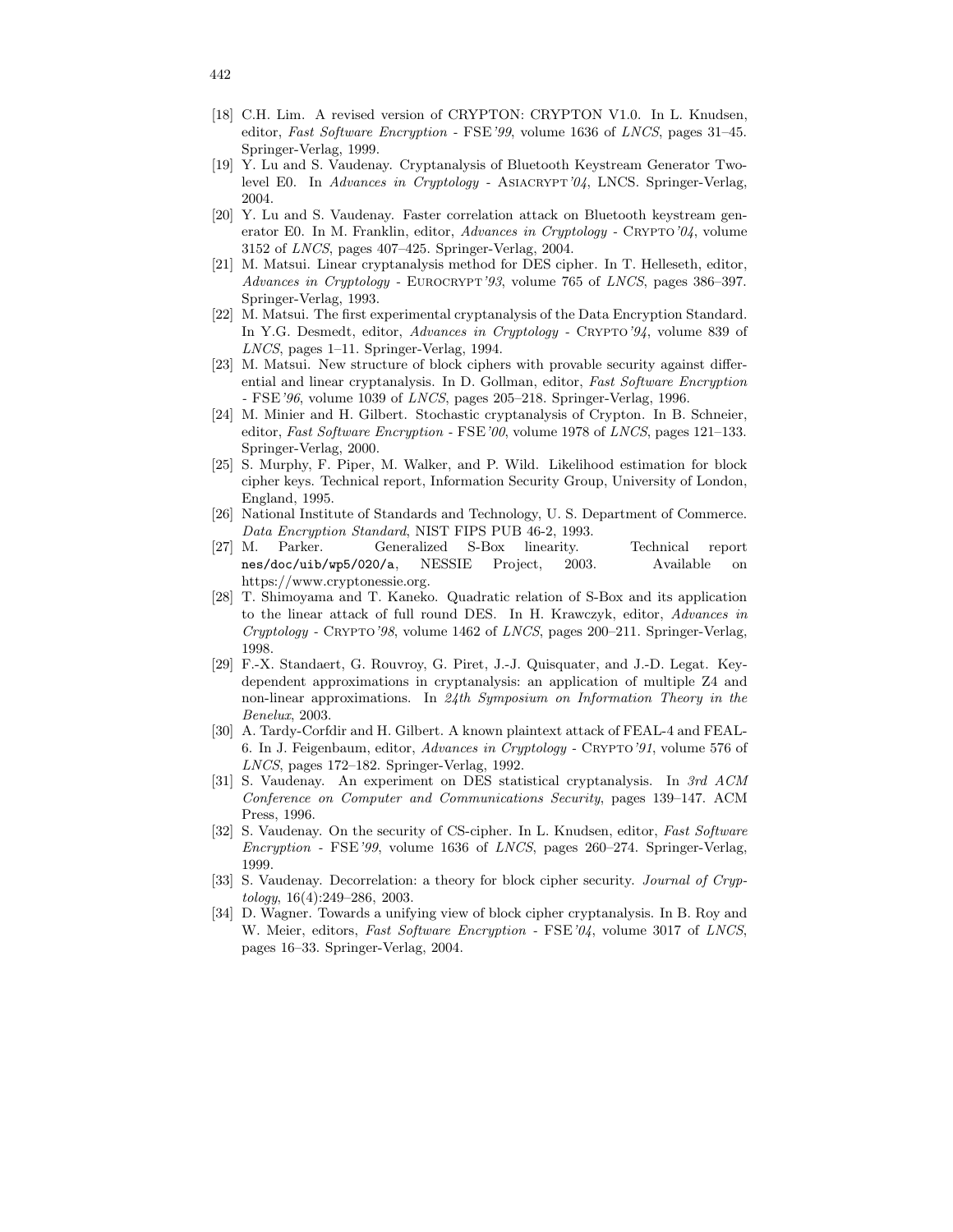### A A Strange Distribution

We consider a source generating a random variable  $S = (X_1, \ldots, X_{n+1}) \in \mathbb{Z}_4^{n+1}$ , where n is some large integer, which follows either  $D_0$  or  $D_1$  (the uniform distribution). The distribution  $D_0$  is such that the  $X_1, \ldots, X_n$  are uniformly distributed iid random variables and  $X_{n+1} = (Y + \sum_{i=1}^{n} X_i) \mod 4$ , where  $Y \in \{0,1\}$  is uniformly distributed and independent of  $X_1, \ldots, X_n$ . We claim that the linear probability of the best linear distinguisher with one query is very small (equal to  $2^{-(n+1)}$ ) whereas it is still possible to find a projection h such that  $Z = h(S)$ has a high SEI. In order to simplify the proof, we will suppose that  $n + 1$  is a multiple of 4.

**Proposition 18.** Let  $h: \mathbb{Z}_4^{n+1} \to \mathbb{Z}_2$  be defined by  $h(S) = \text{msb}((X_{n+1} - \sum_{i=1}^{n} X_i) \text{ mod } 4)$ . Then the SEI of  $Z = h(S)$  is 1.

The following lemmas will be used to prove that the best linear distinguisher is drastically less powerful than the distinguisher of Proposition 18.

**Lemma 19.** Let  $u = u_1 u_2 \ldots u_n$  be a string of n bits. If we denote w the Hamming weight of  $\boldsymbol{u}$  then we have

$$
\sum_{1 \le j < k \le n} u_j u_k = \frac{w(w-1)}{2} .
$$

**Lemma 20.** For any positive integer  $N$ , we have:

$$
\sum_{j=0}^{\lfloor N/4 \rfloor} {N \choose 4j} = \frac{1}{4} \left( 2^N + (1+i)^N + (1-i)^N \right) \quad \text{and}
$$
  

$$
\sum_{j=0}^{\lfloor (N-1)/4 \rfloor} {N \choose 4j+1} = \frac{1}{4} \left( 2^N - i(1+i)^N + i(1-i)^N \right) ,
$$

where i is the imaginary unit equal to  $\sqrt{-1}$ .

**Proposition 21.** When S follows  $D_0$  we have  $LP_{max}^S = 2^{-(n+1)}$ .

*Proof.* Each  $X_i$  is in  $\mathbb{Z}_4$  so that it can be described by two bits, denoted  $X_i^{\rm H} X_i^{\rm L}$ . If S is considered like a bit string, a linear distinguisher will be defined by a hash function h such that

$$
h(S) = \left(\bigoplus_{j=1}^{n+1} a_j X_j^{\mathcal{L}}\right) \oplus \left(\bigoplus_{j=1}^{n+1} b_j X_j^{\mathcal{H}}\right) ,
$$

where  $a_1, \ldots, a_{n+1}, b_1, \ldots, b_{n+1} \in \{0,1\}$  with at least one non-zero value. We easily prove that

$$
X_{n+1}^{\mathcal{L}} \oplus Y = \bigoplus_{j=1}^{n} X_j^{\mathcal{L}} \text{ and } X_{n+1}^{\mathcal{H}} = \left(\bigoplus_{j=1}^{n} X_j^{\mathcal{H}}\right) \oplus \left(\bigoplus_{j < k \leq n} X_j^{\mathcal{L}} X_k^{\mathcal{L}}\right) \oplus \left(\bigoplus_{j=1}^{n} X_j^{\mathcal{L}} Y\right).
$$